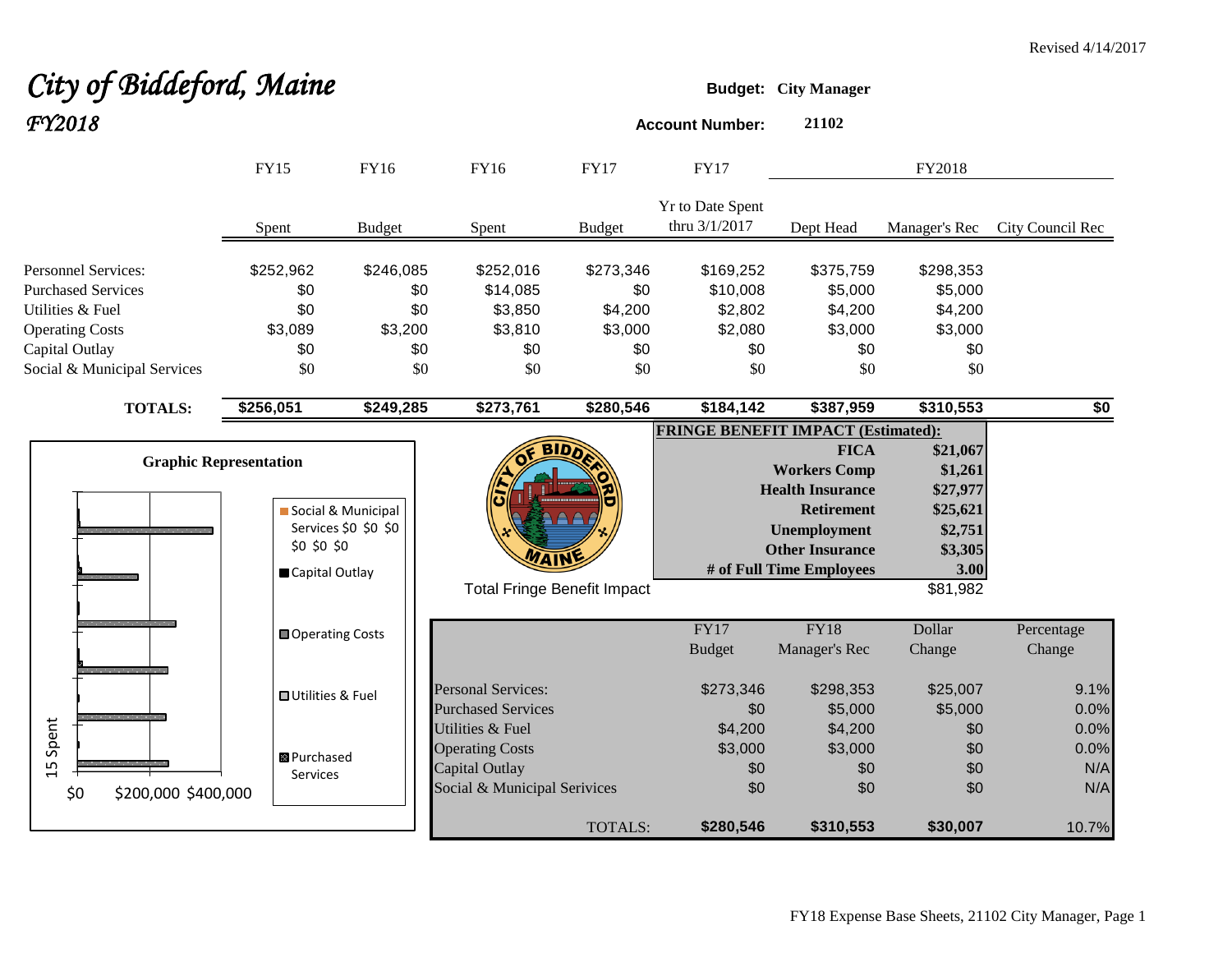### FY2018 Personnel Services

| Account       |                                    | <b>FY15</b> | <b>FY16</b>   | <b>FY16</b> | <b>FY17</b>   | <b>FY17</b>      | FY2018    |           |
|---------------|------------------------------------|-------------|---------------|-------------|---------------|------------------|-----------|-----------|
| Number        | Description                        | Spent       | <b>Budget</b> | Spent       | <b>Budget</b> | Yr to Date Spent | Dept Head | Mgr's Rec |
|               |                                    |             |               |             |               |                  |           |           |
|               | 60101 Dept Manager Salary Exp      | \$128,446   | \$123,776     | \$120,720   | \$139,818     | \$86,889         | \$122,210 | \$122,680 |
|               | 60102 Mid Mgmt Hrly Employee Wag   | \$52,553    | \$50,441      | \$50,970    | \$50,751      | \$31,755         | \$100,627 | \$100,627 |
|               | 60105 F-T Employee Wage Exp        | \$0         | \$0           | \$0         | \$0           | \$0              | \$51,784  | \$51,784  |
|               | 60123 Car Allowance Expense        | \$5,115     | \$10,200      | \$6,027     | \$5,778       | \$3,744          | \$5,730   | \$5,730   |
|               | 60129 Insurance Buyout Pay         | \$0         | \$0           | \$0         | \$0           | \$0              | \$1,500   | \$1,500   |
|               | 60201 FICA/Medicare-ER Share Exp   | \$12,969    | \$14,301      | \$12,424    | \$15,476      | \$8,395          | \$21,044  | \$0       |
|               | 60202 MPERS-Employer Share Exp     | \$0         | \$0           | \$0         | \$0           | \$2,882          | \$4,793   | \$0       |
|               | 60203 457 Plan-Employer Share Exp  | \$15,414    | \$18,599      | \$15,853    | \$19,470      | \$10,004         | \$20,759  | \$0       |
|               | 60210 HPHC Ins Employer Share Exp  | \$33,974    | \$25,850      | \$33,195    | \$29,824      | \$16,874         | \$27,977  | \$0       |
|               | 60212 S-T Disability ER Share Exp  | \$53        | \$55          | \$53        | \$60          | \$91             | \$158     | \$0       |
|               | 60213 L-T Disability ER Share Exp  | \$317       | \$563         | \$379       | \$693         | \$188            | \$804     | \$0       |
|               | 60216 Delta Dental ER Share        | \$0         | \$0           | \$0         | \$0           | \$0              | \$0       | \$0       |
|               | 60217 RHSA Plan ER Share           | \$0         | \$0           | \$0         | \$780         | \$831            | \$2,340   | \$0       |
|               | 60251 Conferences/Training Expense | \$2,365     | \$1,000       | \$7,322     | \$2,990       | \$2,828          | \$3,535   | \$3,535   |
|               | 60252 Travel/Mileage Expense       | \$318       | \$0           | \$2,099     | \$2,700       | \$366            | \$4,168   | \$4,168   |
|               | 60253 Food/Lodging Expense         | \$0         | \$0           | \$1,707     | \$3,855       | \$2,110          | \$7,150   | \$7,150   |
|               | 60256 Dues/Memberships Expense     | \$1,439     | \$1,300       | \$1,267     | \$1,151       | \$2,295          | \$1,180   | \$1,180   |
| <b>Totals</b> |                                    | \$252,962   | \$246,085     | \$252,016   | \$273,346     | \$169,252        | \$375,759 | \$298,353 |
|               | <b>FY2018 Purchased Services</b>   |             |               |             |               |                  |           |           |
| Account       |                                    | <b>FY15</b> | FY16          | <b>FY16</b> | <b>FY17</b>   | <b>FY17</b>      | FY2018    |           |
|               |                                    |             |               |             |               |                  |           |           |
| Number        | Description                        | Spent       | <b>Budget</b> | Spent       | <b>Budget</b> | Yr to Date Spent | Dept Head | Mgr's Rec |
|               | 60306 Other Prof/Consult Srvs Exp  | \$0         | \$0           | \$14,085    | \$0           | \$10,008         | \$5,000   | \$5,000   |
| <b>Totals</b> |                                    | \$0         | \$0           | \$14,085    | \$0           | \$10,008         | \$5,000   | \$5,000   |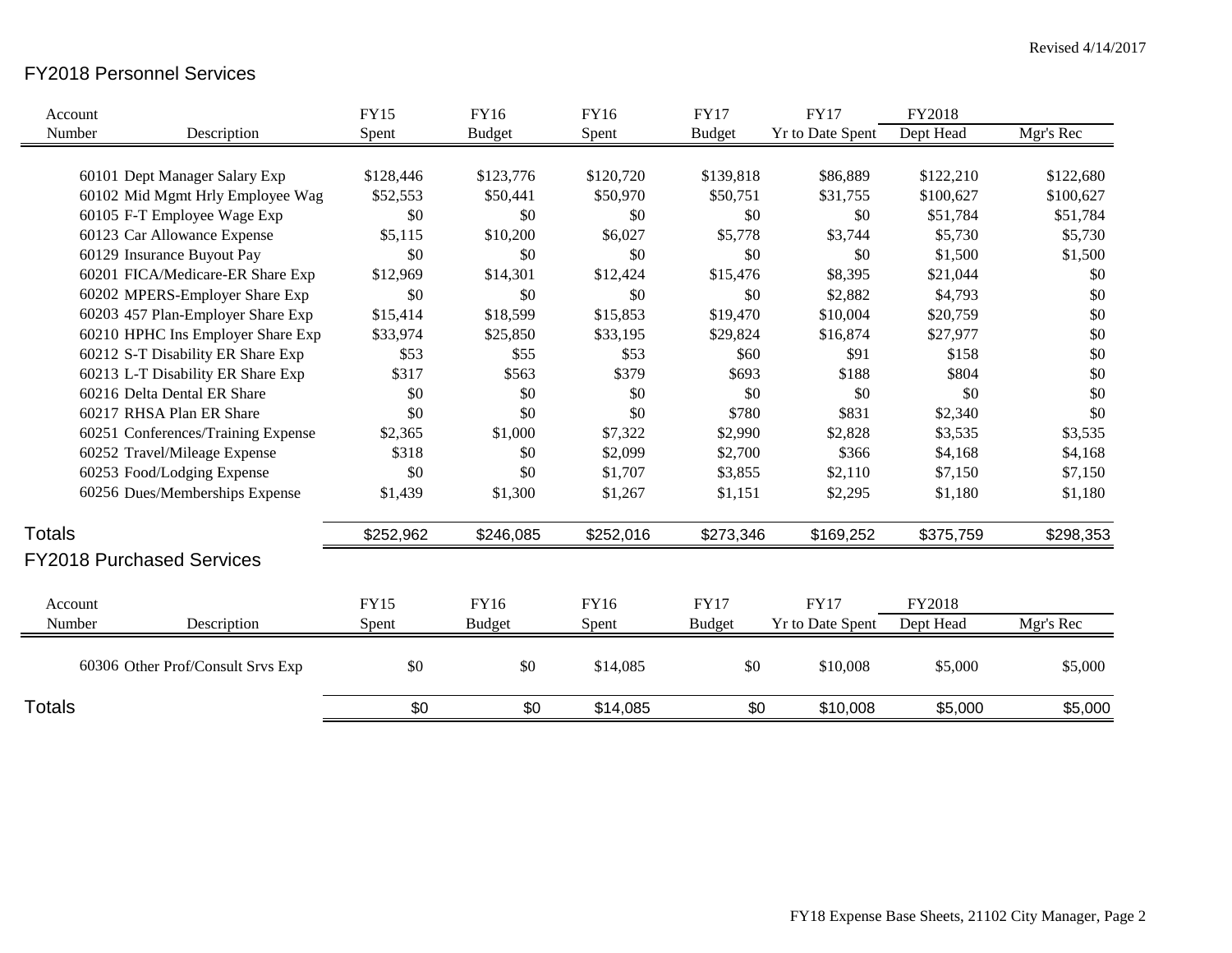## FY2018 Utilities & Fuel

| Account<br>Number | Description                                                                         | <b>FY15</b><br>Spent | FY16<br><b>Budget</b> | FY16<br>Spent        | <b>FY17</b><br><b>Budget</b> | <b>FY17</b><br><b>Yr to Date Spent</b> | FY2018<br>Dept Head | Mgr's Rec      |
|-------------------|-------------------------------------------------------------------------------------|----------------------|-----------------------|----------------------|------------------------------|----------------------------------------|---------------------|----------------|
|                   | 60402 Phone/Celular/Paging Exp                                                      | \$0                  | \$0                   | \$3,850              | \$4,200                      | \$2,802                                | \$4,200             | \$4,200        |
| <b>Totals</b>     | <b>FY2018 Other Operating Costs</b>                                                 | \$0                  | \$0                   | \$3,850              | \$4,200                      | \$2,802                                | \$4,200             | \$4,200        |
| Account<br>Number | Description                                                                         | FY15<br>Spent        | FY16<br><b>Budget</b> | <b>FY16</b><br>Spent | <b>FY17</b><br><b>Budget</b> | <b>FY17</b><br><b>Yr to Date Spent</b> | FY2018<br>Dept Head | Mgr's Rec      |
|                   | 60500 Admin/Office Supp/Eqt Non-C $\varepsilon$<br>60501 Operating Supp/Eqt Non-Cap | \$2,948<br>\$141     | \$3,000<br>\$200      | \$3,810<br>\$0       | \$3,000<br>\$0               | \$2,078<br>\$2                         | \$3,000<br>\$0      | \$3,000<br>\$0 |
| Totals            |                                                                                     | \$3,089              | \$3,200               | \$3,810              | \$3,000                      | \$2,080                                | \$3,000             | \$3,000        |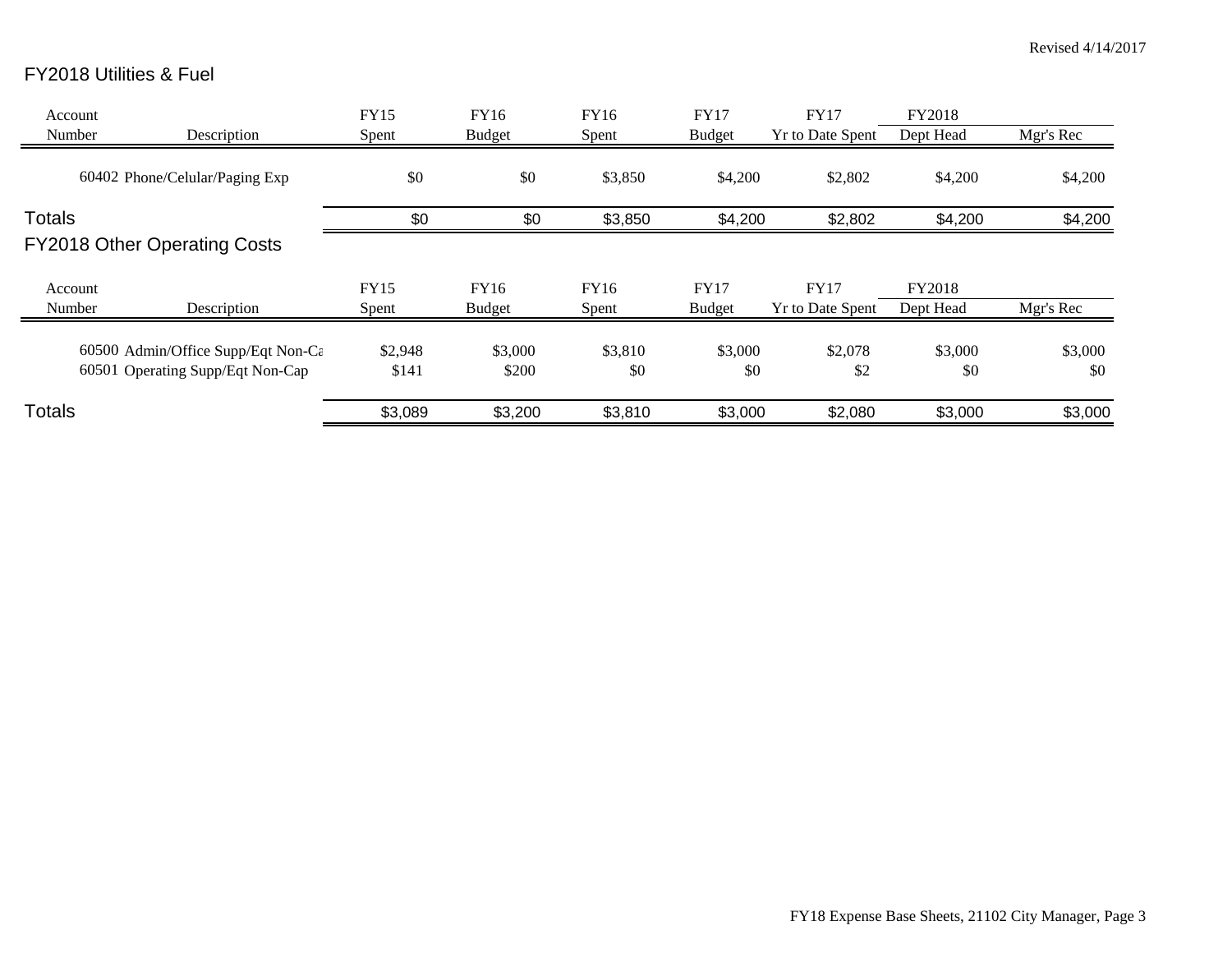#### DEPARTMENT PERSONAL SERVICES BUDGET WORKSHEET Fiscal Year 2018 BUDGET

DEPARTMENT: 21102 City Manager

|                                |              |                 | <b>YEAREND</b> |            |              |         |                      |
|--------------------------------|--------------|-----------------|----------------|------------|--------------|---------|----------------------|
|                                |              |                 | ANNUALIZED     |            | CITY MANAGER | COUNCIL |                      |
| CLASSIFICATION                 | <b>RANGE</b> | <b>POSITION</b> | TOTAL          | REOUESTED  | RECOMMEND.   | APPROP. | <b>NAME</b>          |
| City Manager                   |              |                 | 122,210.00     | 122,680.04 | \$122,680    |         | <b>JAMES BENNETT</b> |
| <b>Chief Operating Officer</b> |              |                 | 100.241.00     | 100.626.54 | \$100.627    |         | <b>BRIAN PHINNEY</b> |
| <b>Executive Associate</b>     |              |                 | 51,586.00      | 51.784.41  | \$51,784     |         | ANDREA FAGAN         |

\*\* Change in salary reflects 100% salary charges for employees. 57% charged to this account

TOTAL BUDGETED POSITIONS **3 274,037.00 275,090.99 275,090.99 0.00**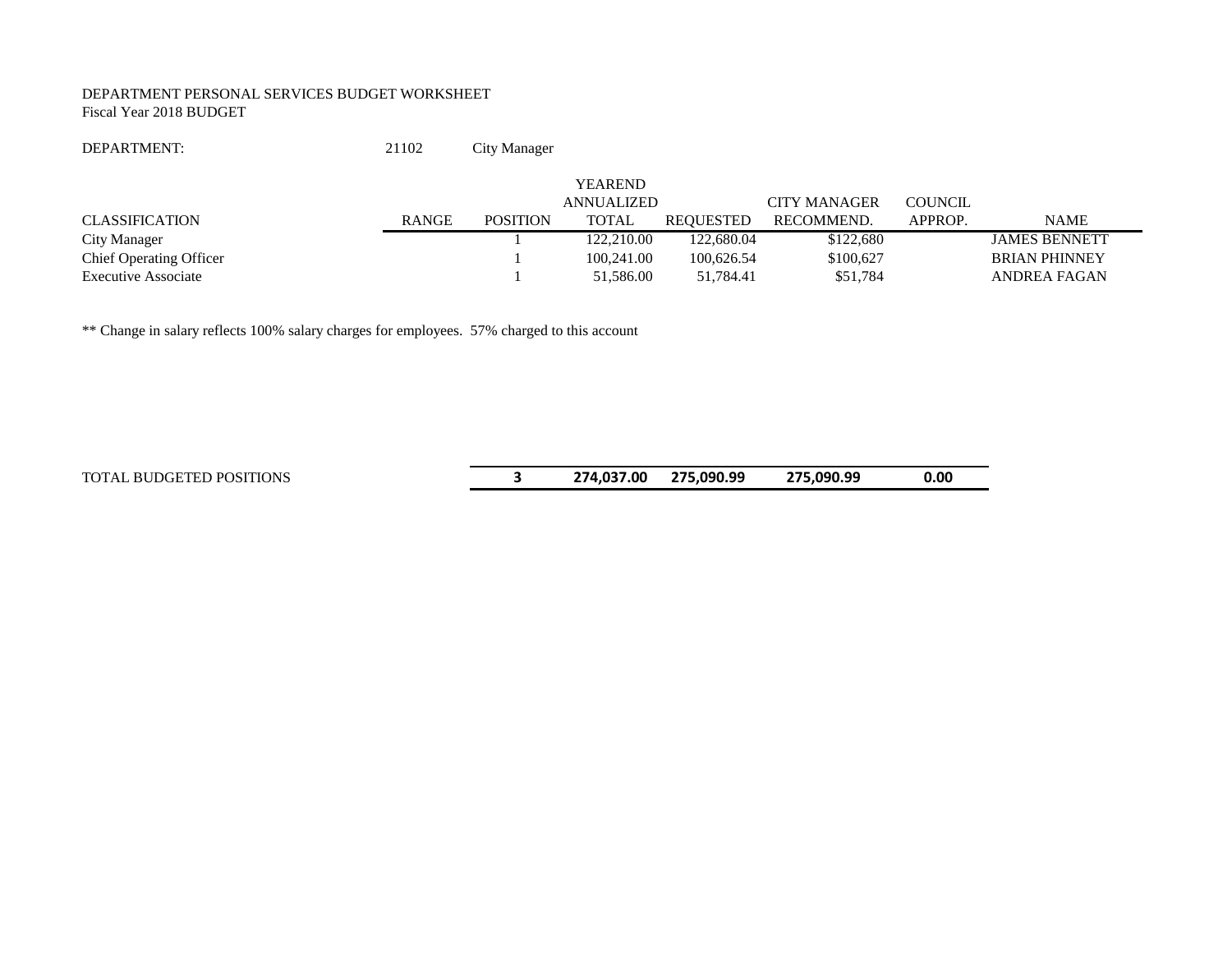

April 14, 2017 **Department:** City Manager

Account Title: Dept Manager Salary Exp

Department Number: 21102 Account Number: 60101

| FY2015       | FY 2016       | FY 2016      | FY 2017       | FY 2017       |
|--------------|---------------|--------------|---------------|---------------|
| Actual       | <b>Budget</b> | Actual       | <b>Budget</b> | Est. Expended |
|              |               |              |               |               |
| \$128,445.78 | \$123,776.00  | \$120,719.98 | \$139,818.00  | \$133,055.60  |

| FY-2018       | Department   | City Mgr       | Council | Increase      |
|---------------|--------------|----------------|---------|---------------|
|               | Reauest      | Recommendation | Action  | (Decrease)    |
| <b>Budget</b> | \$122,210.00 | \$122,680.04   |         | (517, 137.96) |

**Support for Budget Request:** Provide justification for the budget request using as much detail as possible to support it. Examples of acceptable support include unit costs, quantity estimates, price quotes, etc. Requests based solely on a percentage increase above the previous budget will not be accepted. Use additional sheets if necessary.

FY 2017 line item included city manager and a portion of the salary for the chief operating officer. The 2016 Reorganization Plan is now formal therefor this line reflects only the city manager. COO salary appears in Object 60102.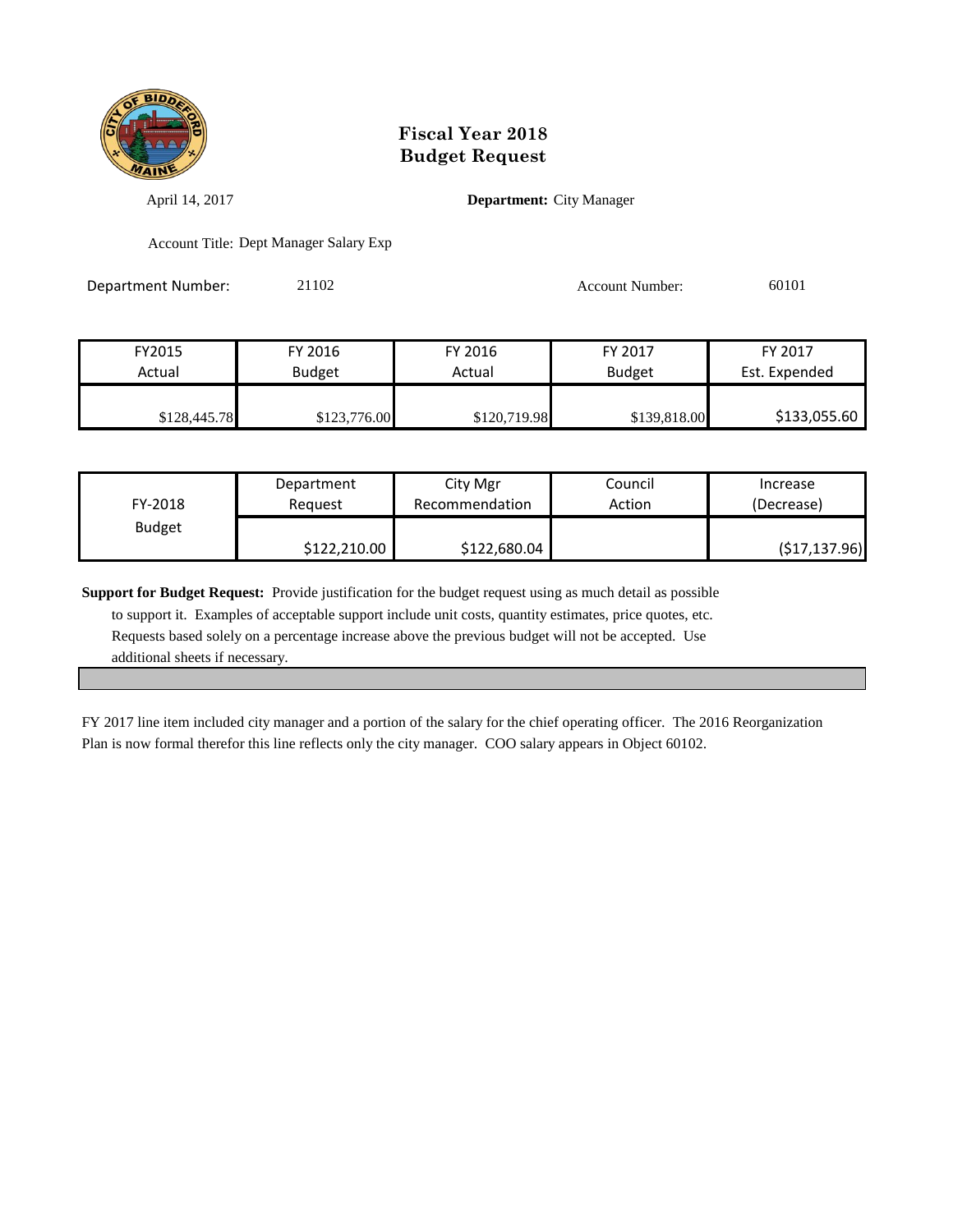

April 14, 2017 **Department:** City Manager

Account Title: Mid Mgmt Hrly Employee Wage Ex

Department Number: 21102 20102 Account Number: 60102

| FY2015      | FY 2016       | FY 2016     | FY 2017       | FY 2017       |
|-------------|---------------|-------------|---------------|---------------|
| Actual      | <b>Budget</b> | Actual      | <b>Budget</b> | Est. Expended |
|             |               |             |               |               |
| \$52,552.73 | \$50,441.00   | \$50,970.10 | \$50,751.00   | \$46,916.80   |

| FY-2018       | Department   | City Mgr       | Council | Increase    |
|---------------|--------------|----------------|---------|-------------|
|               | Reauest      | Recommendation | Action  | (Decrease)  |
| <b>Budget</b> | \$100,626.54 | \$100,626.54   |         | \$49,875.54 |

**Support for Budget Request:** Provide justification for the budget request using as much detail as possible to support it. Examples of acceptable support include unit costs, quantity estimates, price quotes, etc. Requests based solely on a percentage increase above the previous budget will not be accepted. Use additional sheets if necessary.

2017 Budget for this line item reflected only the executive associate salary. The 2018 budget for this Object is now the COO percentage salary line at base salary multiplied by 52.2 weeks per year.

Executive associate salary now appears in 60105 to reflect the reorganization plan and proper classification.

*Other portions of the COO were charged to other accounts. 100% of costs are budgeted here with corresponding charge to WWTP is shown as transfer/revenue to cover direct costs*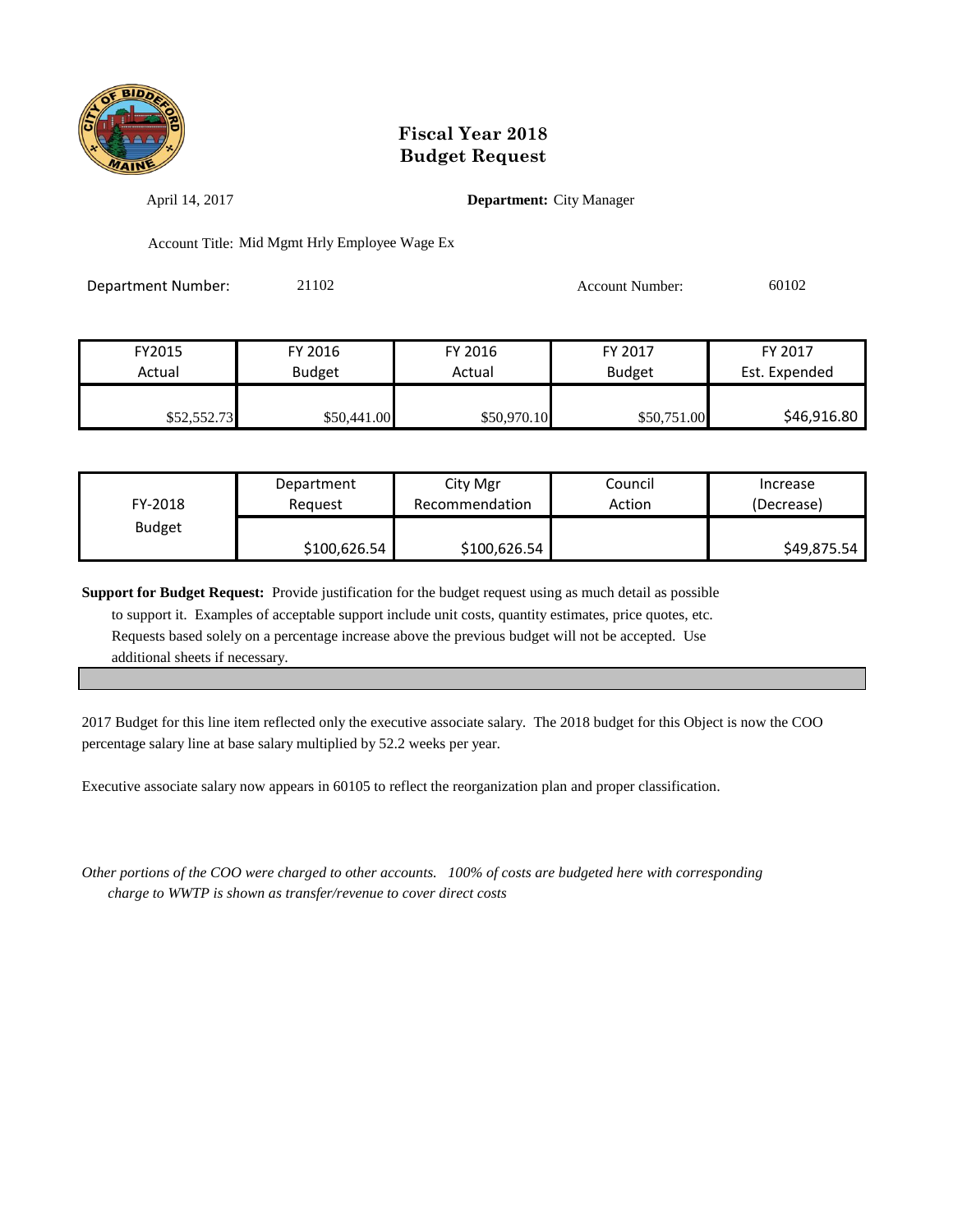

April 14, 2017 **Department:** City Manager

Account Title: F-T Employee Wage Exp

Department Number: 21102 20105<br>
20105

| FY2015 | FY 2016       | FY 2016 | FY 2017       | FY 2017       |
|--------|---------------|---------|---------------|---------------|
| Actual | <b>Budget</b> | Actual  | <b>Budget</b> | Est. Expended |
|        |               |         |               |               |
| \$0.00 | \$0.00        | \$0.00  | \$0.00        | \$48,017.76   |

| FY-2018       | Department  | City Mgr       | Council | Increase    |
|---------------|-------------|----------------|---------|-------------|
|               | Reauest     | Recommendation | Action  | (Decrease)  |
| <b>Budget</b> | \$51,784.41 | \$51,784.41    |         | \$51,784.41 |

**Support for Budget Request:** Provide justification for the budget request using as much detail as possible to support it. Examples of acceptable support include unit costs, quantity estimates, price quotes, etc. Requests based solely on a percentage increase above the previous budget will not be accepted. Use additional sheets if necessary.

FY-2018 Budget based on current Full Time Employee (Executive Associate) annual wage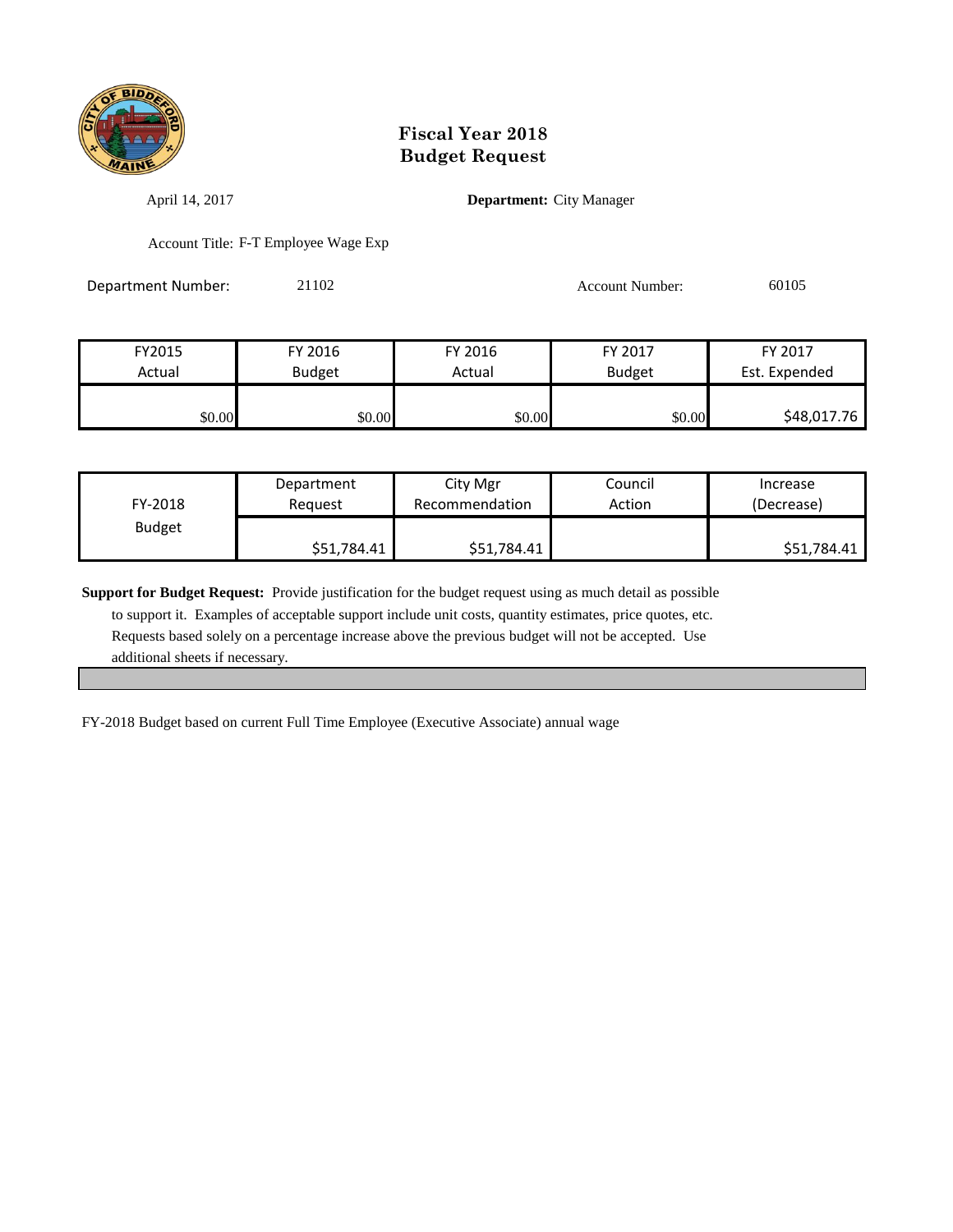

April 14, 2017 **Department:** City Manager

Account Title: Car Allowance Expense

Department Number: 21102 2010 20123

| FY2015     | FY 2016       | FY 2016    | FY 2017       | FY 2017       |
|------------|---------------|------------|---------------|---------------|
| Actual     | <b>Budget</b> | Actual     | <b>Budget</b> | Est. Expended |
|            |               |            |               |               |
| \$5,115.18 | \$10,200.00   | \$6,027.43 | \$5,778.00    | \$5,778.00    |

| FY-2018       | Department | City Mgr       | Council | Increase   |
|---------------|------------|----------------|---------|------------|
|               | Reauest    | Recommendation | Action  | (Decrease) |
| <b>Budget</b> | \$5,730.00 | \$5,730.00     |         | (\$48.00)  |

**Support for Budget Request:** Provide justification for the budget request using as much detail as possible

 to support it. Examples of acceptable support include unit costs, quantity estimates, price quotes, etc. Requests based solely on a percentage increase above the previous budget will not be accepted. Use additional sheets if necessary.

City manager car allowance as per employment agreement. 2016 Base of \$500 monthly adjusted downward by the current changes in IRS rate. 2016 Base of \$500 monthly adjusted downward by the current changes in IRS rate.

| Desc.                                         | Unit | Rate      | Subtotal |
|-----------------------------------------------|------|-----------|----------|
| Car Allowance (Base $$500$ adj to $$477.32$ ) |      | 477.32 \$ | 5,727.84 |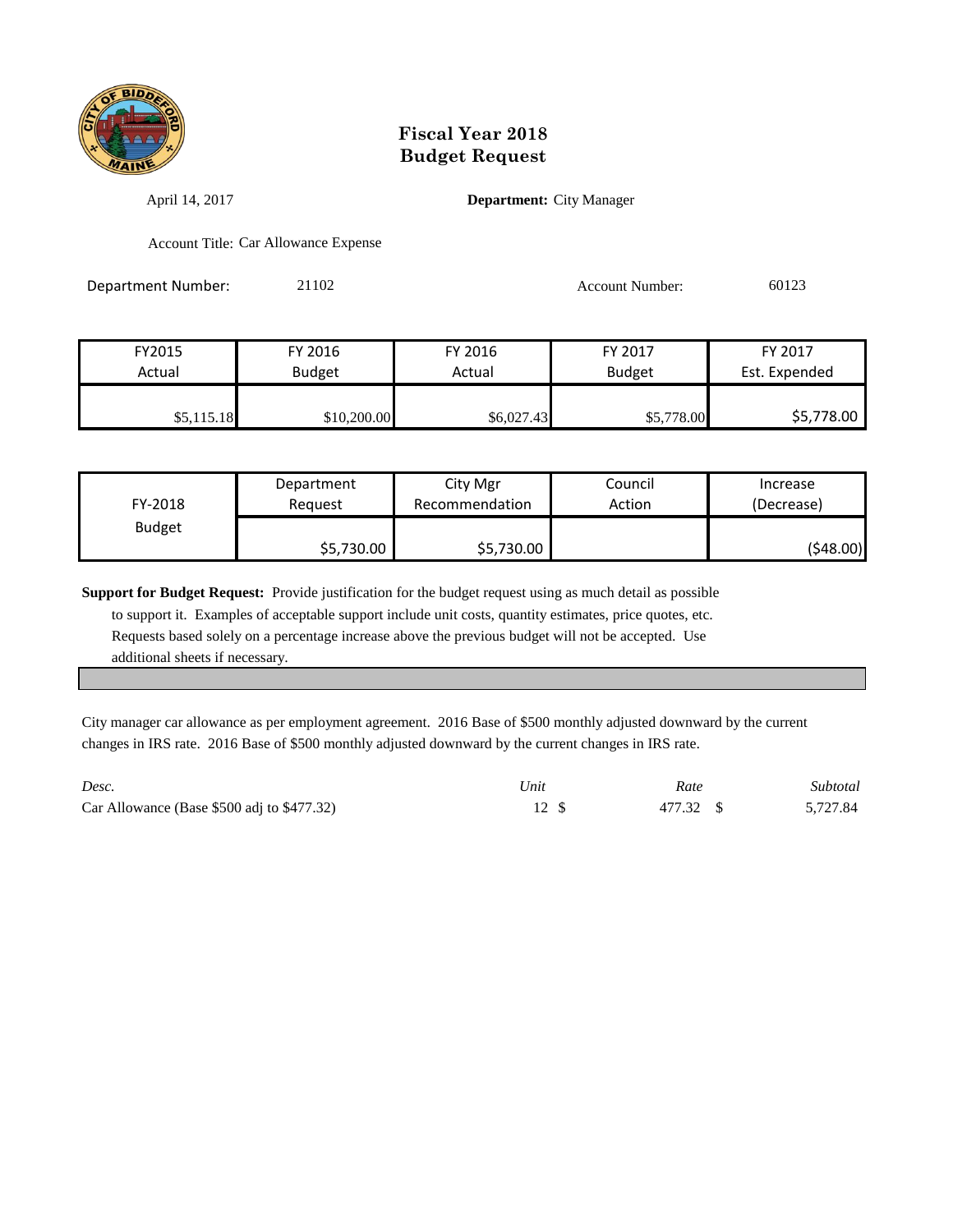

April 14, 2017 **Department:** City Manager

Account Title: Insurance Buyout Pay

Department Number: 21102 2010 20129 Account Number: 60129

FY2015 FY 2016 FY 2016 FY 2017 FY 2017 Actual **Budget Actual Budget** Budget **Est. Expended** \$0.00 \$0.00 \$0.00 \$0.00 \$0.00 \$0.00 \$0.00 \$0.00

| FY-2018       | Department | City Mgr       | Council | Increase   |
|---------------|------------|----------------|---------|------------|
|               | Reauest    | Recommendation | Action  | (Decrease) |
| <b>Budget</b> | \$1,500.00 | \$1,500.00     |         | \$1,500.00 |

**Support for Budget Request:** Provide justification for the budget request using as much detail as possible to support it. Examples of acceptable support include unit costs, quantity estimates, price quotes, etc. Requests based solely on a percentage increase above the previous budget will not be accepted. Use additional sheets if necessary.

Insurance buyout reflects changes in 2016 Reorganization Plan. COO salary assigned to other departments on a defined percentage basis will be transferred out as a lump sum.

\$ 1,500.00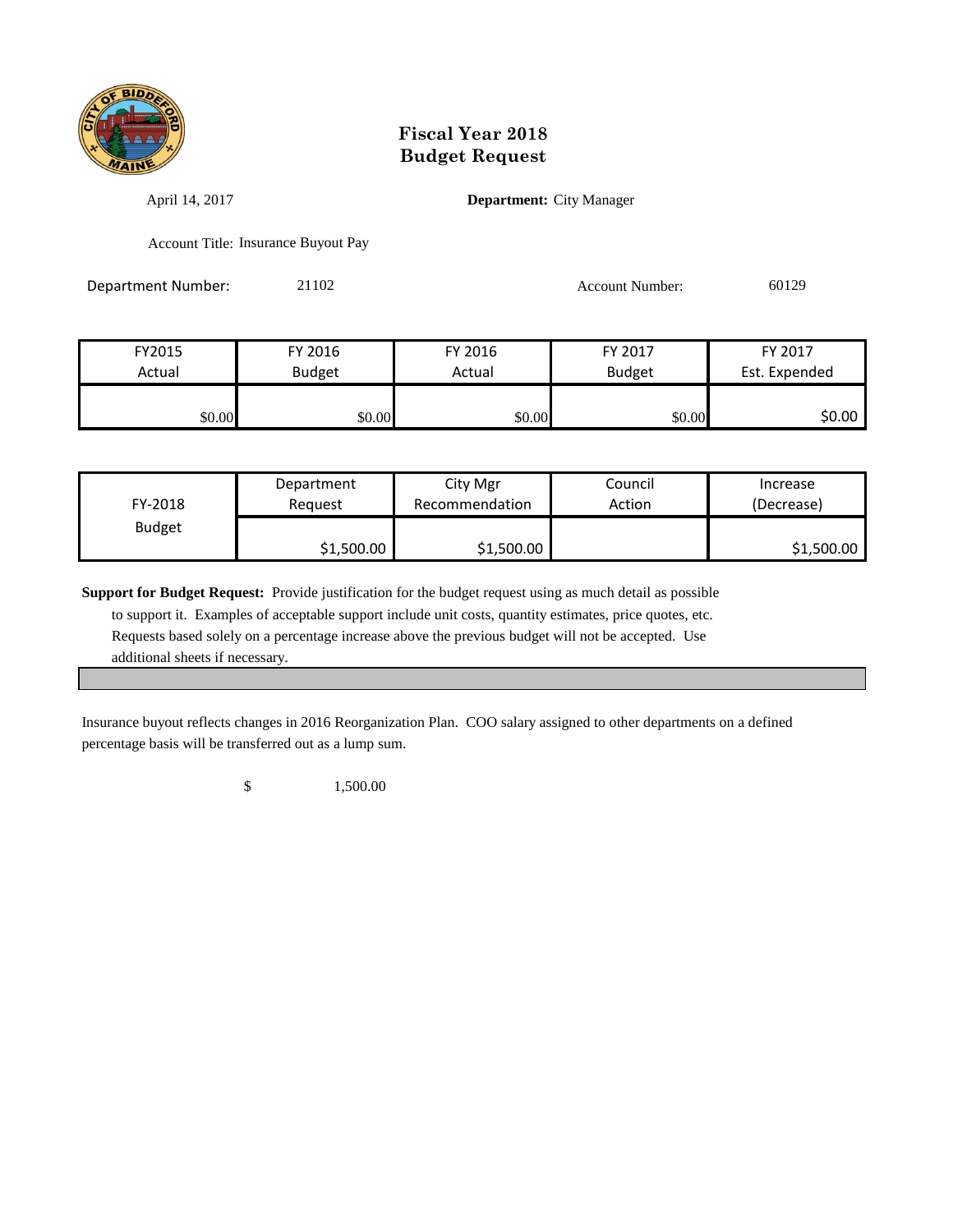

April 14, 2017 **Department:** City Manager

Account Title: FICA/Medicare-ER Share Exp

Department Number: 21102 Account Number: 60201

| FY2015      | FY 2016       | FY 2016     | FY 2017       | FY 2017       |
|-------------|---------------|-------------|---------------|---------------|
| Actual      | <b>Budget</b> | Actual      | <b>Budget</b> | Est. Expended |
|             |               |             |               |               |
| \$12,968.91 | \$14,301.00   | \$12,424.17 | \$15,476.00   | \$15,476.00   |

| FY-2018       | Department  | City Mgr       | Council | Increase   |
|---------------|-------------|----------------|---------|------------|
|               | Reauest     | Recommendation | Action  | (Decrease) |
| <b>Budget</b> | \$21,044.46 | \$21,044.46    |         | \$5,568.46 |

**Support for Budget Request:** Provide justification for the budget request using as much detail as possible

 to support it. Examples of acceptable support include unit costs, quantity estimates, price quotes, etc. Requests based solely on a percentage increase above the previous budget will not be accepted. Use additional sheets if necessary.

Increase reflects 2016 Reorganization Plan with addition of COO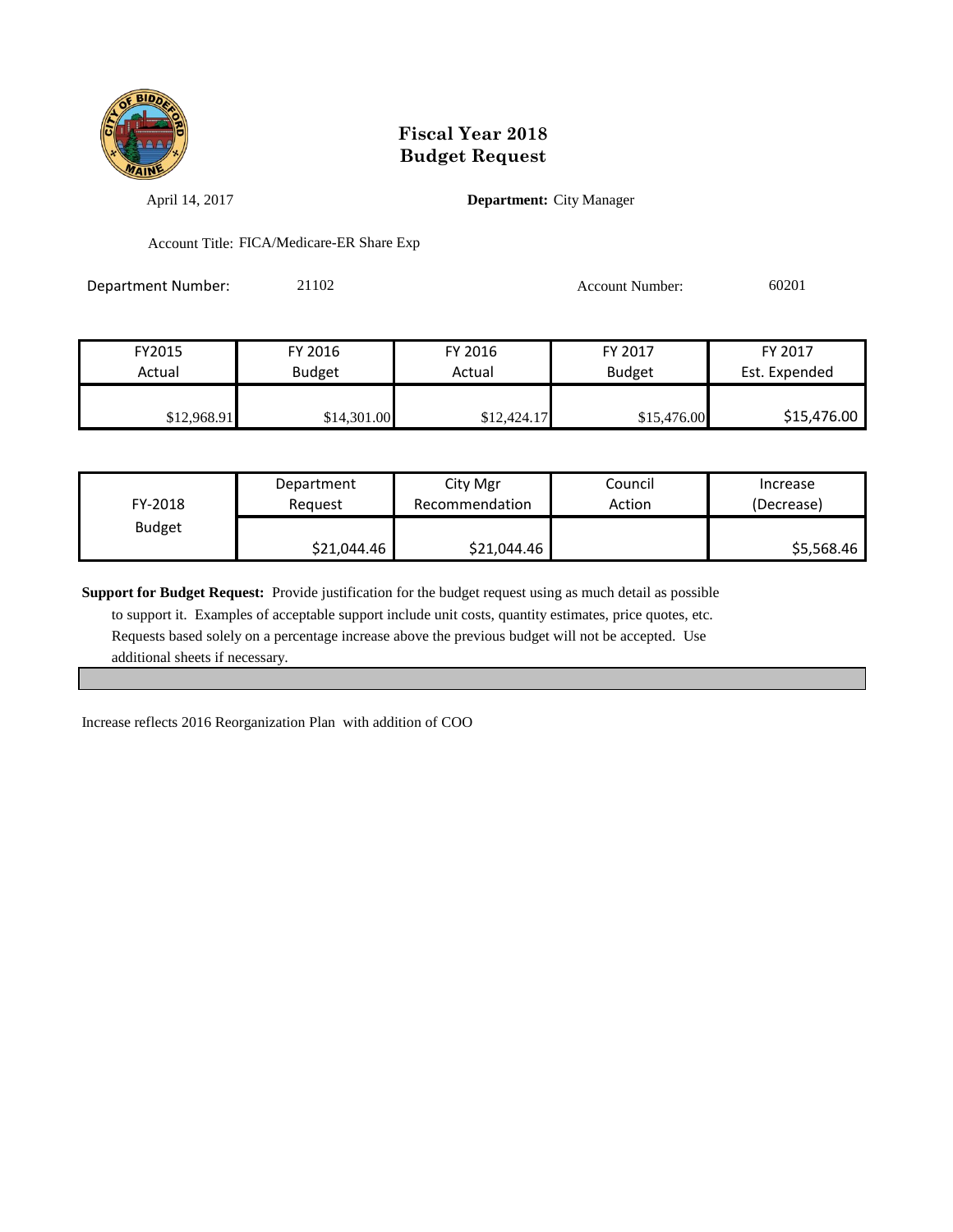

April 14, 2017 **Department:** City Manager

Account Title: MPERS-Employer Share Exp

| Department Number: | 21102 | Account Number: | 60202 |
|--------------------|-------|-----------------|-------|
|                    |       |                 |       |

| FY2015 | FY 2016       | FY 2016 | FY 2017       | FY 2017       |
|--------|---------------|---------|---------------|---------------|
| Actual | <b>Budget</b> | Actual  | <b>Budget</b> | Est. Expended |
|        |               |         |               |               |
| \$0.00 | \$0.00        | \$0.00  | \$0.00        | \$4,426.18    |

| FY-2018       | Department | City Mgr       | Council | Increase   |
|---------------|------------|----------------|---------|------------|
|               | Reauest    | Recommendation | Action  | (Decrease) |
| <b>Budget</b> | \$4,792.71 | \$4,792.71     |         | \$4,792.71 |

**Support for Budget Request:** Provide justification for the budget request using as much detail as possible to support it. Examples of acceptable support include unit costs, quantity estimates, price quotes, etc. Requests based solely on a percentage increase above the previous budget will not be accepted. Use additional sheets if necessary.

Reflects Executive Associate pay roll expenses for MPERS based on payroll calculations provided by Finance Dept. Position was open in FY2016 so the election of MPERS or 457 was unknown.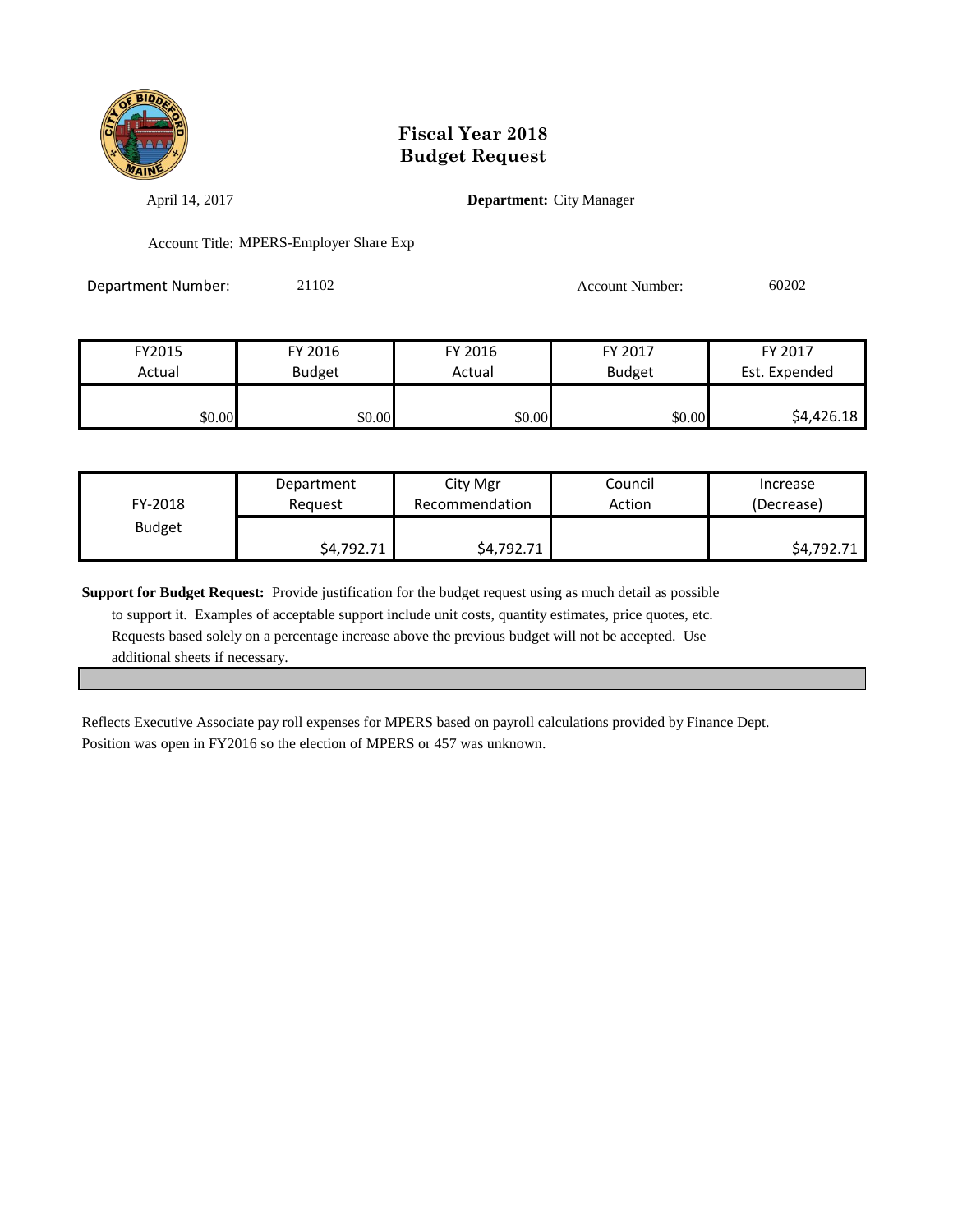

April 14, 2017 **Department:** City Manager

Account Title: 457 Plan-Employer Share Exp

| Department Number: | 21102 | Account Number: | 60203 |
|--------------------|-------|-----------------|-------|
|                    |       |                 |       |

| FY2015      | FY 2016       | FY 2016     | FY 2017       | FY 2017       |
|-------------|---------------|-------------|---------------|---------------|
| Actual      | <b>Budget</b> | Actual      | <b>Budget</b> | Est. Expended |
|             |               |             |               |               |
| \$15,413.66 | \$18,599.00   | \$15,852.91 | \$19,470.00   | \$15,171.48   |

| FY-2018       | Department  | City Mgr       | Council | Increase   |
|---------------|-------------|----------------|---------|------------|
|               | Reauest     | Recommendation | Action  | (Decrease) |
| <b>Budget</b> | \$20,759.20 | \$20,828.00    |         | \$1,358.00 |

**Support for Budget Request:** Provide justification for the budget request using as much detail as possible to support it. Examples of acceptable support include unit costs, quantity estimates, price quotes, etc. Requests based solely on a percentage increase above the previous budget will not be accepted. Use additional sheets if necessary.

FY2017 Budget included estimate for to-be-filled executive assistant possition and a percentage of COO 457 election. FY2018 Budget Request covers city manager at 100% and and COO at100 % 457 payroll elections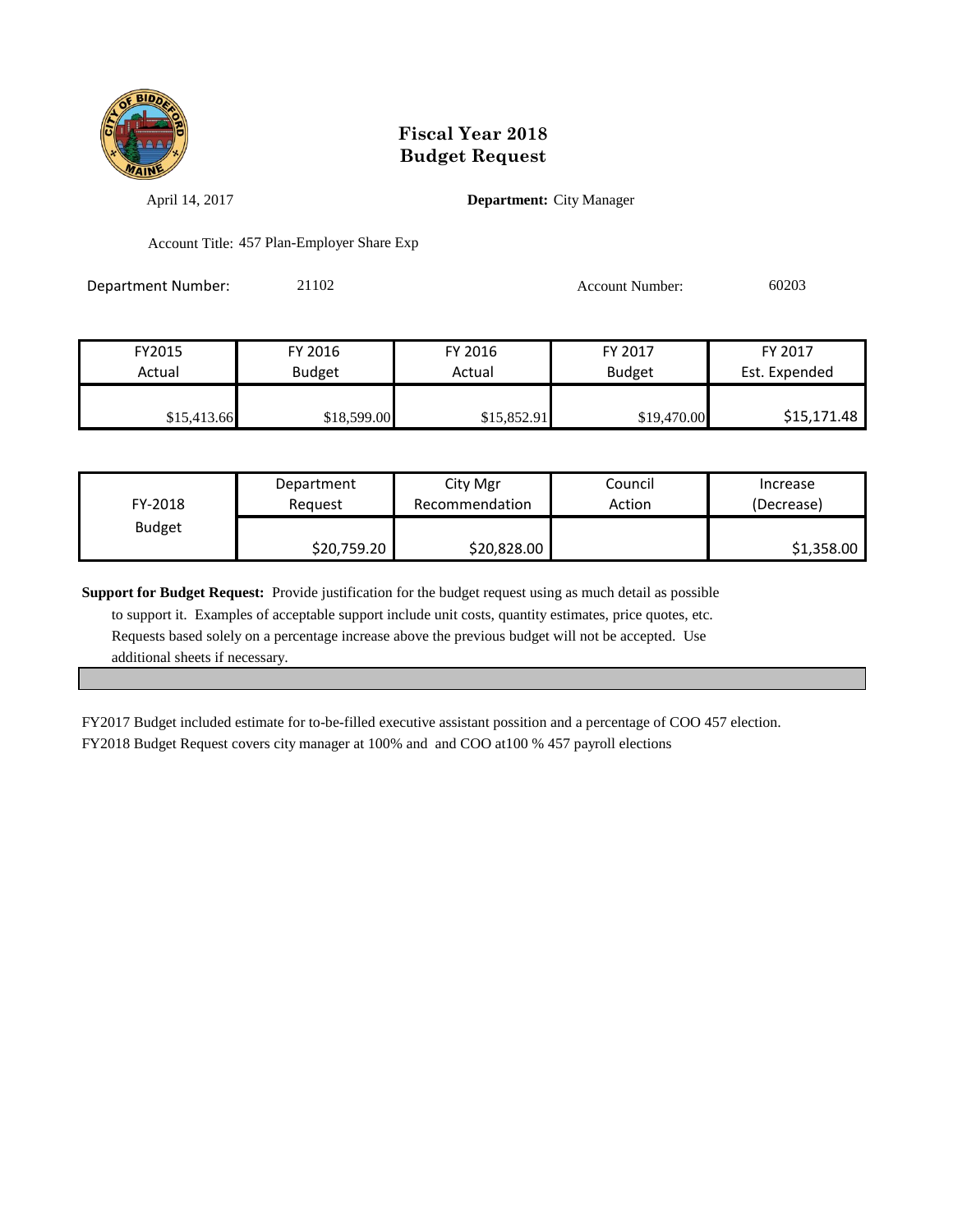

April 14, 2017 **Department:** City Manager

Account Title: HPHC Ins Employer Share Exp

| Department Number: | 21102 | <b>Account Number:</b> | 60210 |
|--------------------|-------|------------------------|-------|
|                    |       |                        |       |

| FY2015      | FY 2016       | FY 2016     | FY 2017       | FY 2017       |
|-------------|---------------|-------------|---------------|---------------|
| Actual      | <b>Budget</b> | Actual      | <b>Budget</b> | Est. Expended |
|             |               |             |               |               |
| \$33,973.84 | \$25,850.00   | \$33,194.89 | \$29,824.00   | \$25,851.89   |

| FY-2018       | Department  | City Mgr       | Council | Increase     |
|---------------|-------------|----------------|---------|--------------|
|               | Reguest     | Recommendation | Action  | (Decrease)   |
| <b>Budget</b> | \$27,977.00 | \$27,977.00    |         | (51, 847.00) |

**Support for Budget Request:** Provide justification for the budget request using as much detail as possible to support it. Examples of acceptable support include unit costs, quantity estimates, price quotes, etc. Requests based solely on a percentage increase above the previous budget will not be accepted. Use additional sheets if necessary.

FY2017 covers projected HPHC expenses through the end of the FY. The FY2018 Budget Request reflects a full year of HPHC at the calculated rate.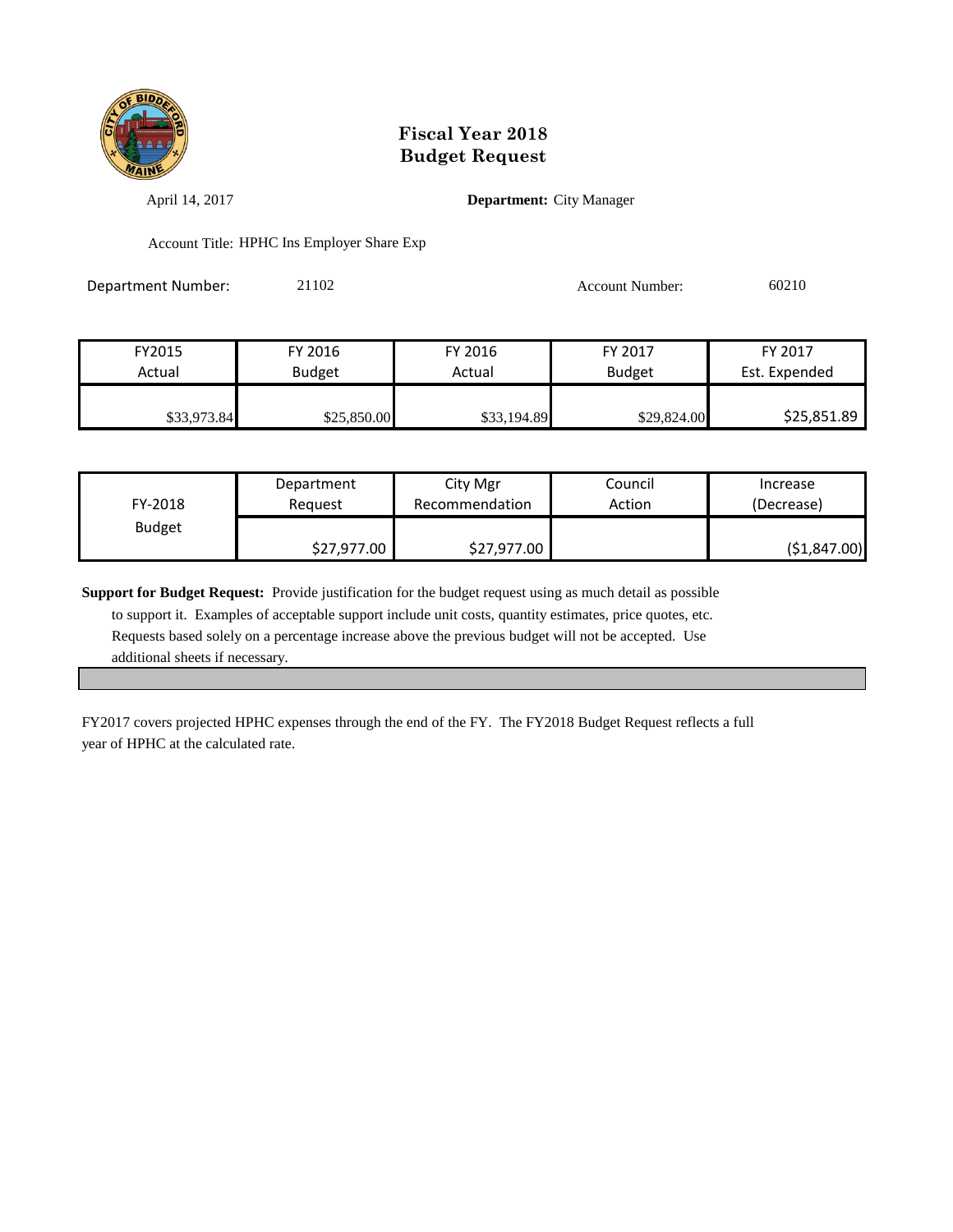

April 14, 2017 **Department:** City Manager

Account Title: S-T Disability ER Share Exp

Department Number: 21102 Account Number: 60212

| FY2015  | FY 2016       | FY 2016 | FY 2017       | FY 2017       |
|---------|---------------|---------|---------------|---------------|
| Actual  | <b>Budget</b> | Actual  | <b>Budget</b> | Est. Expended |
|         |               |         |               |               |
| \$52.54 | \$55.00       | \$52.59 | \$60.00       | \$139.55      |

| Department<br>FY-2018<br>Reguest |  |        | City Mgr<br>Recommendation | Council<br>Action | Increase<br>(Decrease) |
|----------------------------------|--|--------|----------------------------|-------------------|------------------------|
| <b>Budget</b>                    |  | 158.10 | 158.10                     |                   | \$98.10                |

**Support for Budget Request:** Provide justification for the budget request using as much detail as possible

 to support it. Examples of acceptable support include unit costs, quantity estimates, price quotes, etc. Requests based solely on a percentage increase above the previous budget will not be accepted. Use additional sheets if necessary.

FY2017 projected expenses based on two positions with an estimate for the to-be-filled executive associate position. and a percentage of the COO expenses.

FY2018 includes the folowing at 100%

| Des                            | Units | $S$ -T Dis |       | Life AD&D |       | Subtotal |        |
|--------------------------------|-------|------------|-------|-----------|-------|----------|--------|
| City Manager                   |       |            |       |           | 30.00 |          | 30.00  |
| <b>Chief Operating Officer</b> |       |            |       |           | 17.10 |          | 17.10  |
| <b>Executive Associate</b>     |       |            | 81.00 |           | 30.00 |          | 11.00  |
|                                |       |            |       |           |       |          | 158.10 |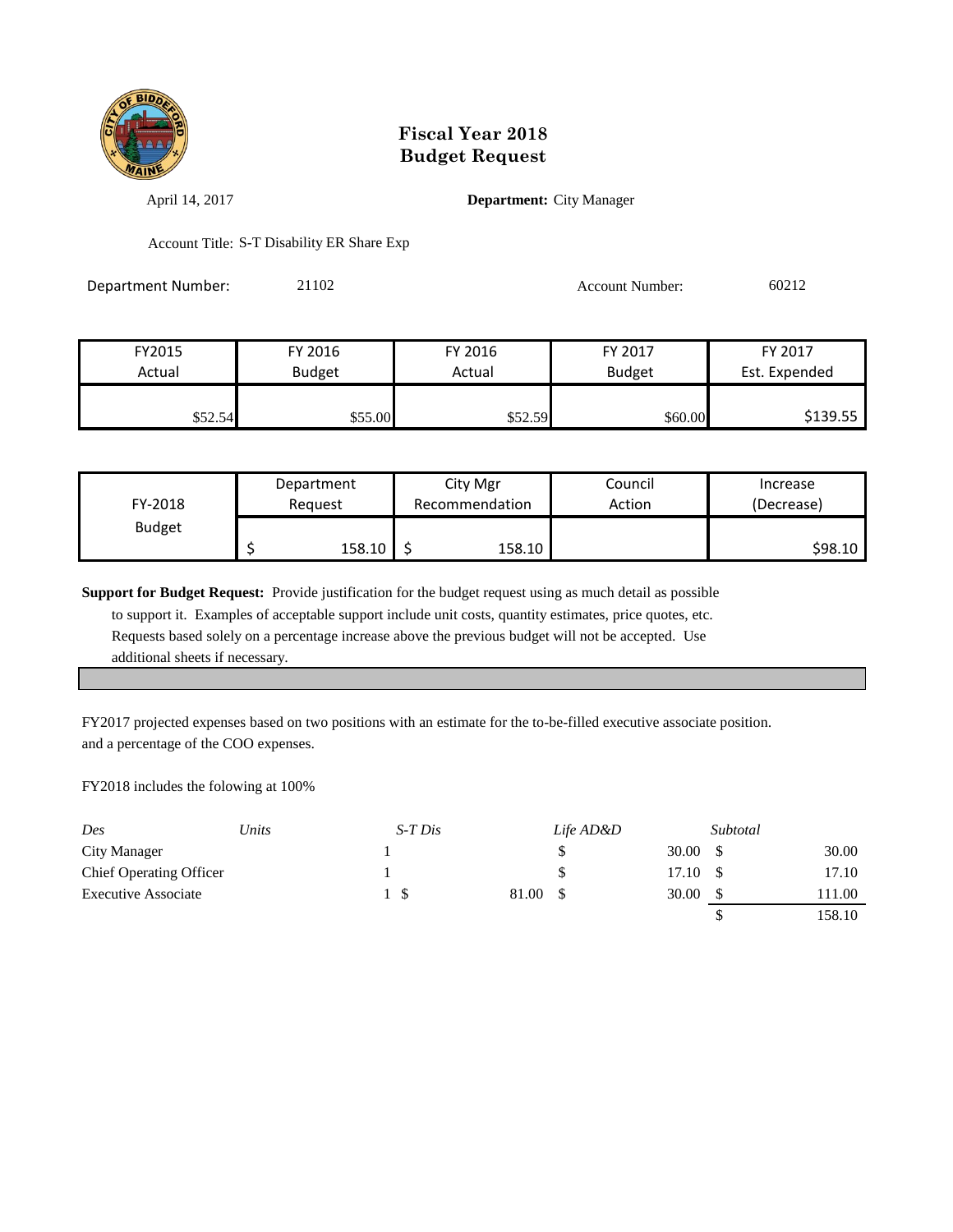

April 14, 2017 **Department:** City Manager

Account Title: L-T Disability ER Share Exp

Department Number: 21102 Account Number: 60213

| FY2015   | FY 2016       | FY 2016  | FY 2017       | FY 2017       |
|----------|---------------|----------|---------------|---------------|
| Actual   | <b>Budget</b> | Actual   | <b>Budget</b> | Est. Expended |
|          |               |          |               |               |
| \$316.85 | \$563.00      | \$378.98 | \$693.00      | \$288.69      |

| FY-2018       | Department | City Mgr       | Council | Increase   |
|---------------|------------|----------------|---------|------------|
|               | Reguest    | Recommendation | Action  | (Decrease) |
| <b>Budget</b> | \$803.95∣  | \$807.00       |         | \$114.00   |

**Support for Budget Request:** Provide justification for the budget request using as much detail as possible to support it. Examples of acceptable support include unit costs, quantity estimates, price quotes, etc. Requests based solely on a percentage increase above the previous budget will not be accepted. Use additional sheets if necessary.

FY2017 covers emplyee cost for L-T Disability for city manager and a percentage of COO expenses.

FY2018 Budget Request covers 100% of employee L-T Disability expense for CM and COO

| <b>City Manager</b> | 441.68 |
|---------------------|--------|
| COO                 | 362.28 |
|                     | 803.95 |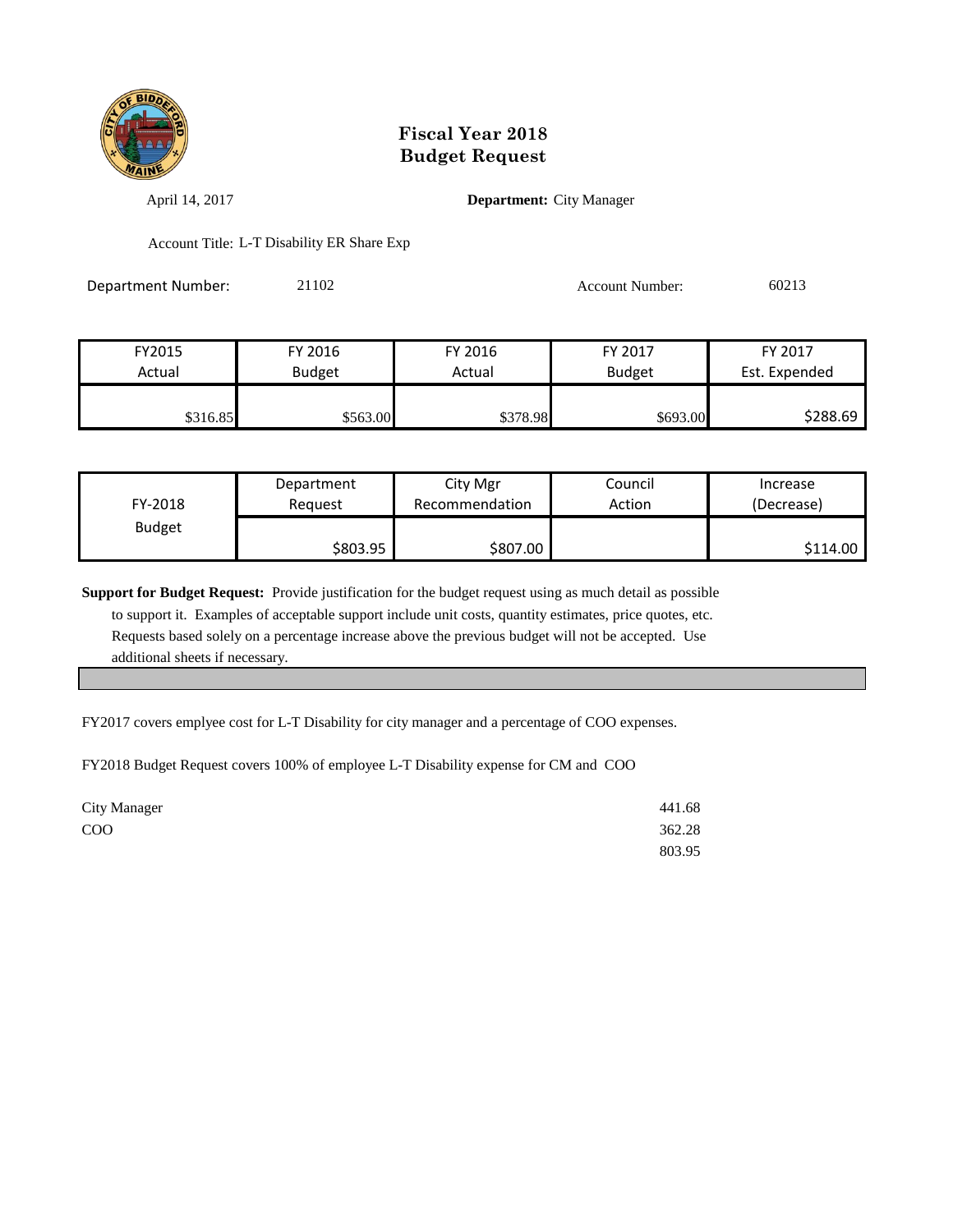

April 14, 2017 **Department:** City Manager

Account Title: RHSA Plan ER Share

Department Number: 21102 Account Number: 60217

| FY2015 | FY 2016       | FY 2016 | FY 2017       | FY 2017       |
|--------|---------------|---------|---------------|---------------|
| Actual | <b>Budget</b> | Actual  | <b>Budget</b> | Est. Expended |
|        |               |         |               |               |
| \$0.00 | \$0.00        | \$0.00  | \$780.00      | \$1,629.84    |

| FY-2018       | Department |          | City Mgr       | Council | Increase   |
|---------------|------------|----------|----------------|---------|------------|
|               | Reauest    |          | Recommendation | Action  | (Decrease) |
| <b>Budget</b> |            | 2,340.00 | \$2,340.00     |         | \$1,560.00 |

**Support for Budget Request:** Provide justification for the budget request using as much detail as possible

 to support it. Examples of acceptable support include unit costs, quantity estimates, price quotes, etc. Requests based solely on a percentage increase above the previous budget will not be accepted. Use additional sheets if necessary.

As per adopted RHSA Plan

FY2017 Budget reflects one employee; FY2017 Est. Expended reflects three emplpoyees with COO at a defind percentatge. FY2018 Budget Request is for 3-employees at the defined RHSA Plan rate of 100% for CM and EA and 57% for COO

|           | No. Employees | <b>Weekly Rate</b> | Weeks | Subtotal |
|-----------|---------------|--------------------|-------|----------|
| RSHA Plan |               | 15                 | 52.2  | 1,566.00 |
|           |               | 8.55               | 52.2  | 446.31   |
|           |               |                    |       | 2,012.31 |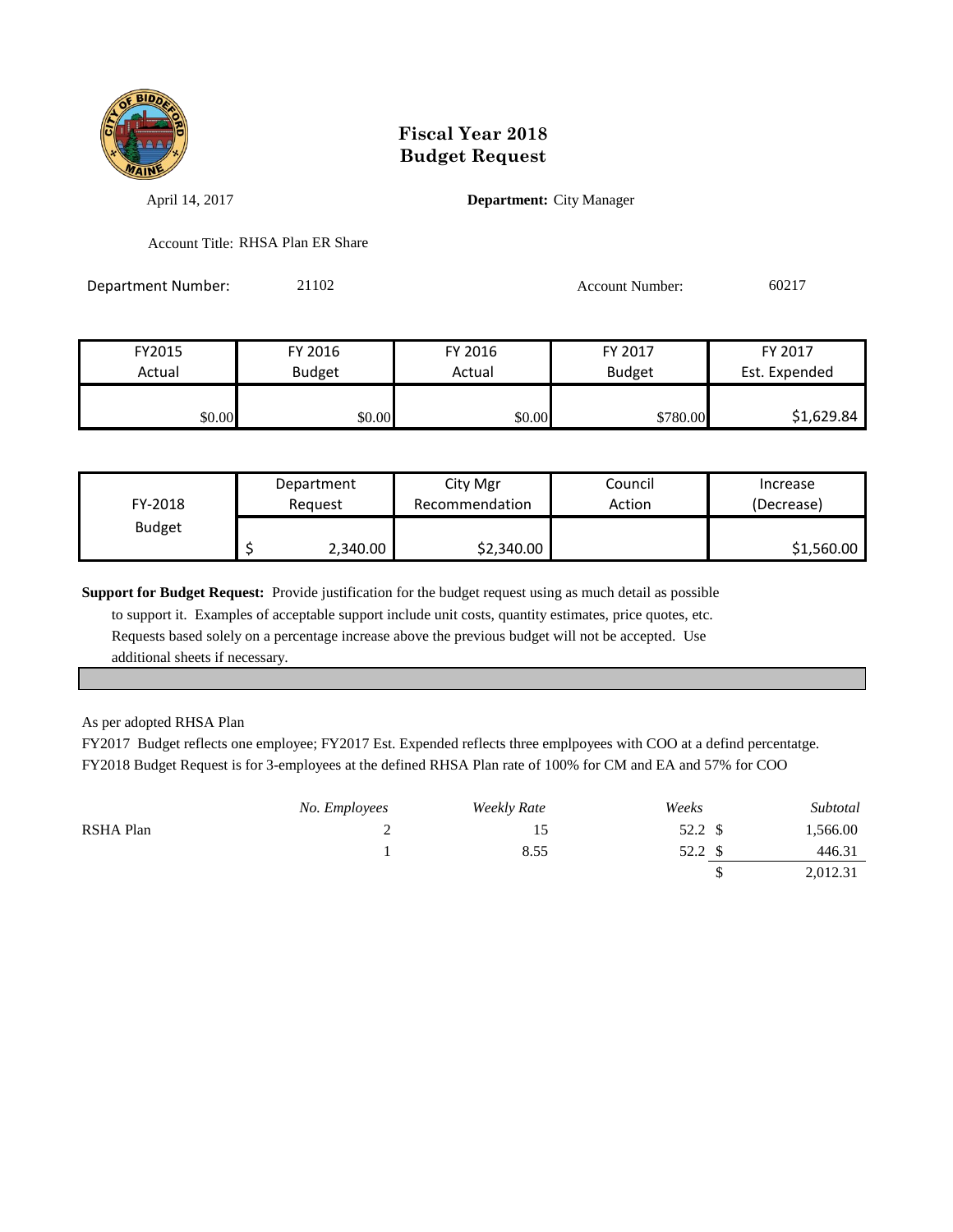

April 14, 2017 **Department:** City Manager

Account Title: Conferences/Training Expense

Department Number: 21102 Account Number: 60251

| FY2015     | FY 2016<br>FY 2016 |            | FY 2017       | FY 2017       |
|------------|--------------------|------------|---------------|---------------|
| Actual     | <b>Budget</b>      | Actual     | <b>Budget</b> | Est. Expended |
|            |                    |            |               |               |
| \$2,365.16 | \$1,000.00         | \$7,321.92 | \$2,990.00    | \$2,990.00    |

| FY-2018       | Department |          | City Mgr       |          | Council | Increase   |
|---------------|------------|----------|----------------|----------|---------|------------|
|               | Reguest    |          | Recommendation |          | Action  | (Decrease) |
| <b>Budget</b> |            | 3,535.00 |                | 3,535.00 |         | \$545.00   |

**Support for Budget Request:** Provide justification for the budget request using as much detail as possible

 to support it. Examples of acceptable support include unit costs, quantity estimates, price quotes, etc. Requests based solely on a percentage increase above the previous budget will not be accepted. Use additional sheets if necessary.

| TLG *2 (City Mgr and COO attendance), Big Ideas *2 (City Mgr and COO attendance) |              |               |                   |   |                  |
|----------------------------------------------------------------------------------|--------------|---------------|-------------------|---|------------------|
| Desc                                                                             | Units        |               | Unit Price        |   | <b>Subtotals</b> |
| <b>Transform Local Government Conference</b>                                     |              | $2 \sqrt{s}$  | 575.00 \$         |   | 1,150.00         |
| Big Ideas Conference                                                             |              | $2 \sqrt{s}$  | 435.00 \$         |   | 870.00           |
| <b>ICMA</b> Conferences City Mgr Only                                            |              | 1 \$          | 800.00 \$         |   | 800.00           |
| <b>ICMA</b> Regional Mtg                                                         |              | 1 \$          | 225.00 \$         |   | 225.00           |
| <b>MTCMA</b> Institute                                                           |              | $1 \text{ }$  | $125.00 \quad$ \$ |   | 125.00           |
| <b>MTCMA</b> Interchange                                                         |              | 1 \$          | 50.00 \$          |   | 50.00            |
| MMA Conference City Mgr Only                                                     | $\mathbf{1}$ | <sup>\$</sup> | 65.00 \$          |   | 65.00            |
| Other Misc                                                                       |              | \$            | 250.00            | S | 250.00           |
|                                                                                  |              |               |                   |   | 3,535.00         |

*some costs were paid in FY17 by others because of CM's official role with ICMA and ICMA-RC; no longer applicable*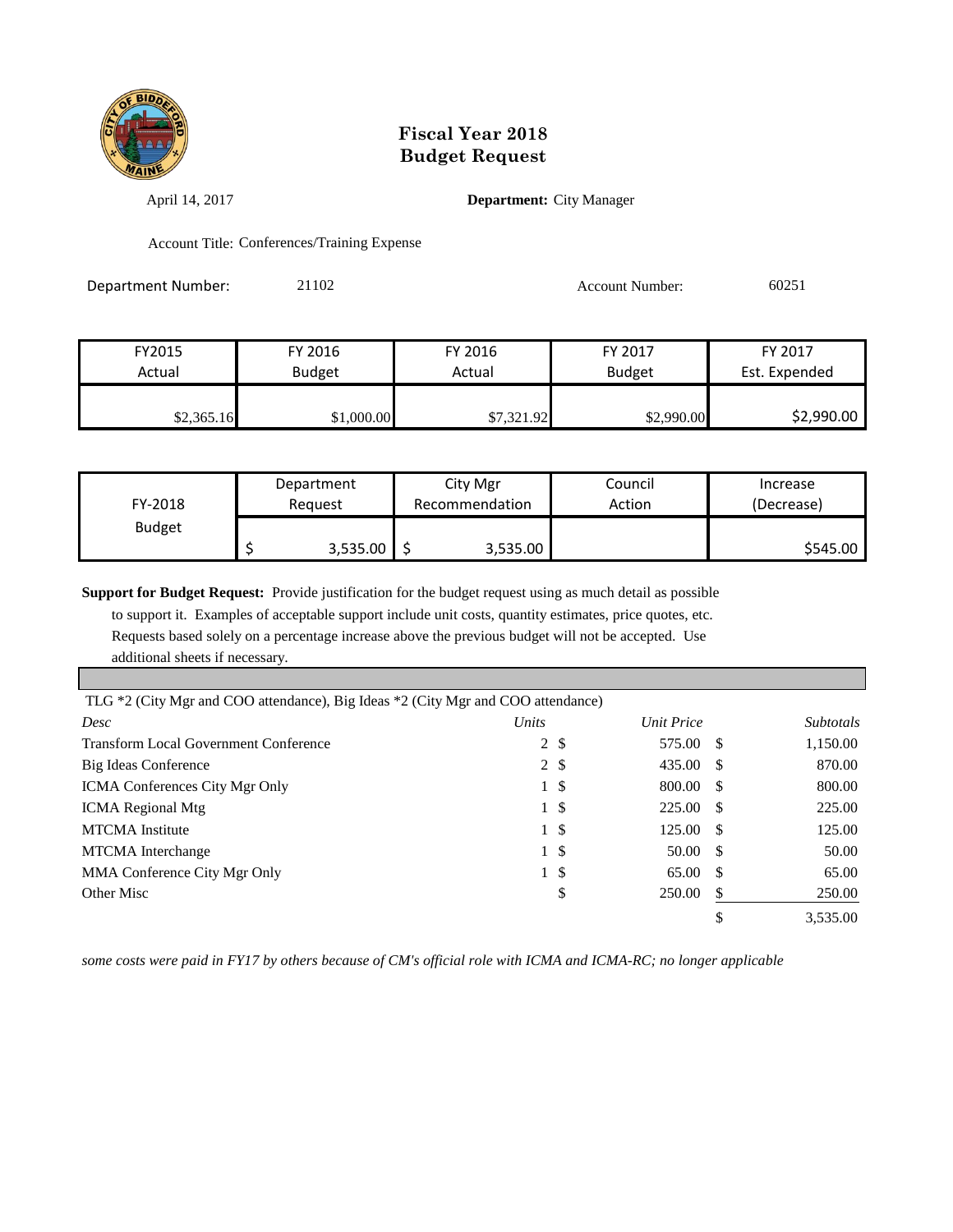

April 14, 2017 **Department:** City Manager

Account Title: Travel/Mileage Expense

Department Number: 21102 Account Number: 60252

| FY2015   | FY 2016       | FY 2016    | FY 2017       | FY 2017       |
|----------|---------------|------------|---------------|---------------|
| Actual   | <b>Budget</b> | Actual     | <b>Budget</b> | Est. Expended |
|          |               |            |               |               |
| \$318.43 | \$0.00        | \$2,098.95 | \$2,700.00    | \$2,700.00    |

| FY-2018       | Department |          | City Mgr       |       | Council | Increase   |
|---------------|------------|----------|----------------|-------|---------|------------|
|               | Reguest    |          | Recommendation |       | Action  | (Decrease) |
| <b>Budget</b> |            | 4,167.50 |                | 4,168 |         | \$1,467.50 |

**Support for Budget Request:** Provide justification for the budget request using as much detail as possible

 to support it. Examples of acceptable support include unit costs, quantity estimates, price quotes, etc. Requests based solely on a percentage increase above the previous budget will not be accepted. Use additional sheets if necessary.

| Desc                                         | Units  |              | Unit Price |    | <b>Subtotals</b>         |
|----------------------------------------------|--------|--------------|------------|----|--------------------------|
| <b>Transform Local Government Conference</b> |        | $2 \sqrt{s}$ | 800.00 \$  |    | 1,600.00                 |
| Big Ideas Conference                         |        | $2 \sqrt{s}$ | 650.00 \$  |    | 1,300.00                 |
| <b>ICMA</b> Conferences                      | 1      |              | 650 \$     |    | 650.00                   |
| <b>ICMA</b> Regional Mtg                     | 1      | -\$          | 350.00 \$  |    | 350.00                   |
| <b>MTCMA</b> Institute                       |        |              |            | \$ | $\overline{\phantom{a}}$ |
| <b>MTCMA</b> Interchange                     |        |              |            | \$ | $\overline{\phantom{a}}$ |
| <b>MMA</b> Conference                        |        |              |            | S  |                          |
| Other Misc                                   |        |              |            | \$ |                          |
| Mileage COO                                  | 500 \$ |              | 0.535      | S  | 267.50                   |
|                                              |        |              |            |    | 4,168                    |

*some costs were paid in FY17 by others because of CM's official role with ICMA and ICMA-RC; no longer applicable*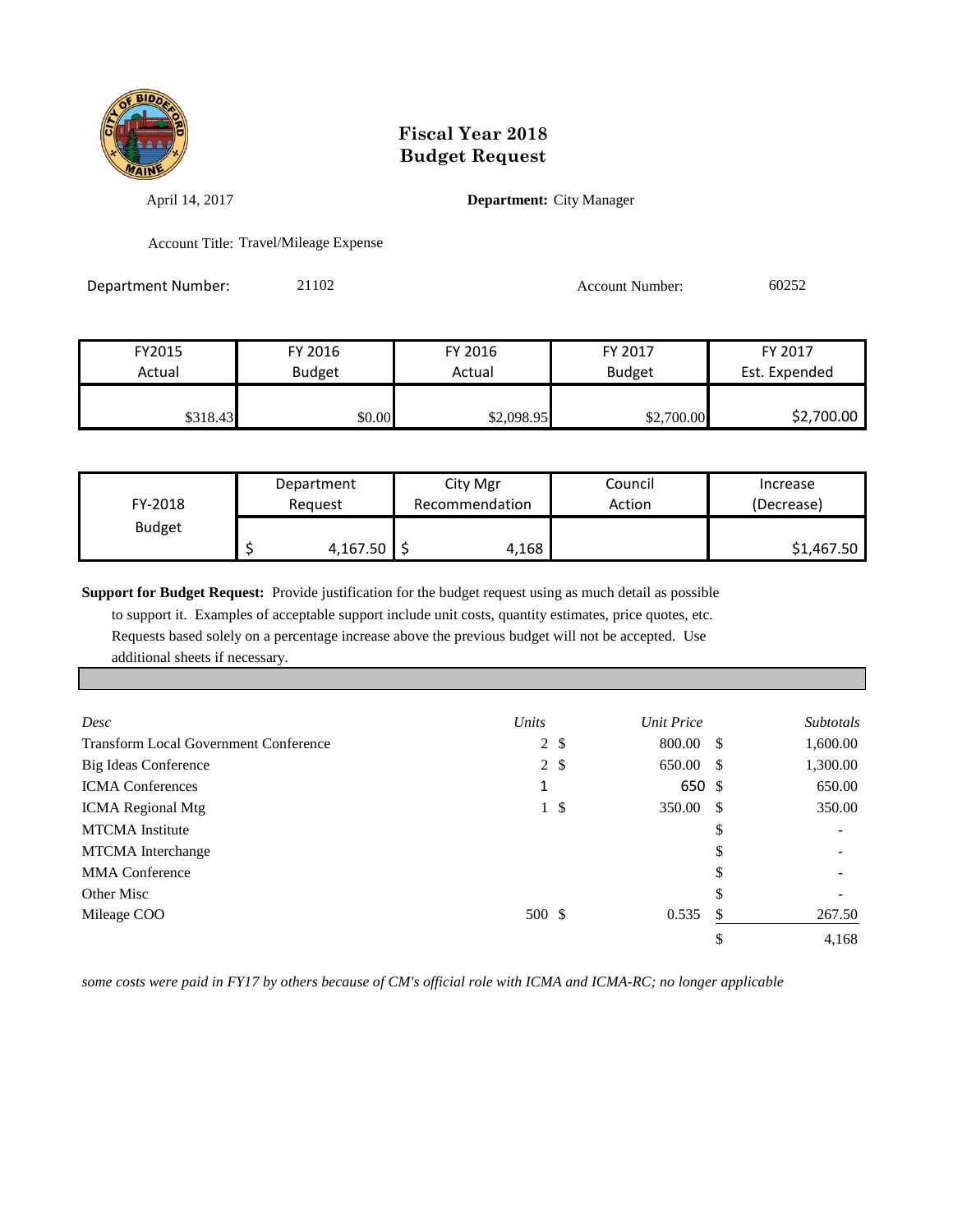

April 14, 2017 **Department:** City Manager

Account Title: Food/Lodging Expense

Department Number: 21102 Account Number: 60253

FY2015 FY 2016 FY 2016 FY 2017 FY 2017 Actual Budget Actual Budget Est. Expended

\$0.00 \$0.00 \$1,707.28 \$3,855.00 \$3,500.00

| FY-2018       | Department |          | City Mgr       |          | Council | Increase   |
|---------------|------------|----------|----------------|----------|---------|------------|
|               | Reauest    |          | Recommendation |          | Action  | (Decrease) |
| <b>Budget</b> |            | 7,150.00 |                | 7,150.00 |         | \$3,295.00 |

**Support for Budget Request:** Provide justification for the budget request using as much detail as possible

 to support it. Examples of acceptable support include unit costs, quantity estimates, price quotes, etc. Requests based solely on a percentage increase above the previous budget will not be accepted. Use additional sheets if necessary.

| Desc                      | Units | Food     | Lodging       | <i>Subtotals</i> |
|---------------------------|-------|----------|---------------|------------------|
| TLG Conference            | 2     | $225$ \$ | 320.00 \$     | 1,090.00         |
| Big Ideas Conference      | 2     | 450 \$   | 600.00 S      | 2,100.00         |
| <b>ICMA Conferences</b>   |       | 450 \$   | $1,200.00$ \$ | 1,650.00         |
| <b>ICMA</b> Regional Mtg  |       | $225$ \$ | 300.00 S      | 525.00           |
| <b>MTCMA</b> Institute    |       | $225$ \$ | 375.00 \$     | 600.00           |
| <b>MTCMA</b> Interchange  |       | 75       | 100S          | 175.00           |
| <b>MMA</b> Conference     |       | 75       | 85 \$         | 160.00           |
| Other Misc                |       | 100      | 125S          | 225.00           |
| Miscellanous other meals, |       | 500      | 125S          | 625.00           |
| Totals                    |       |          |               | 7.150.00         |

*some costs were paid in FY17 by others because of CM's official role with ICMA and ICMA-RC; no longer applicable*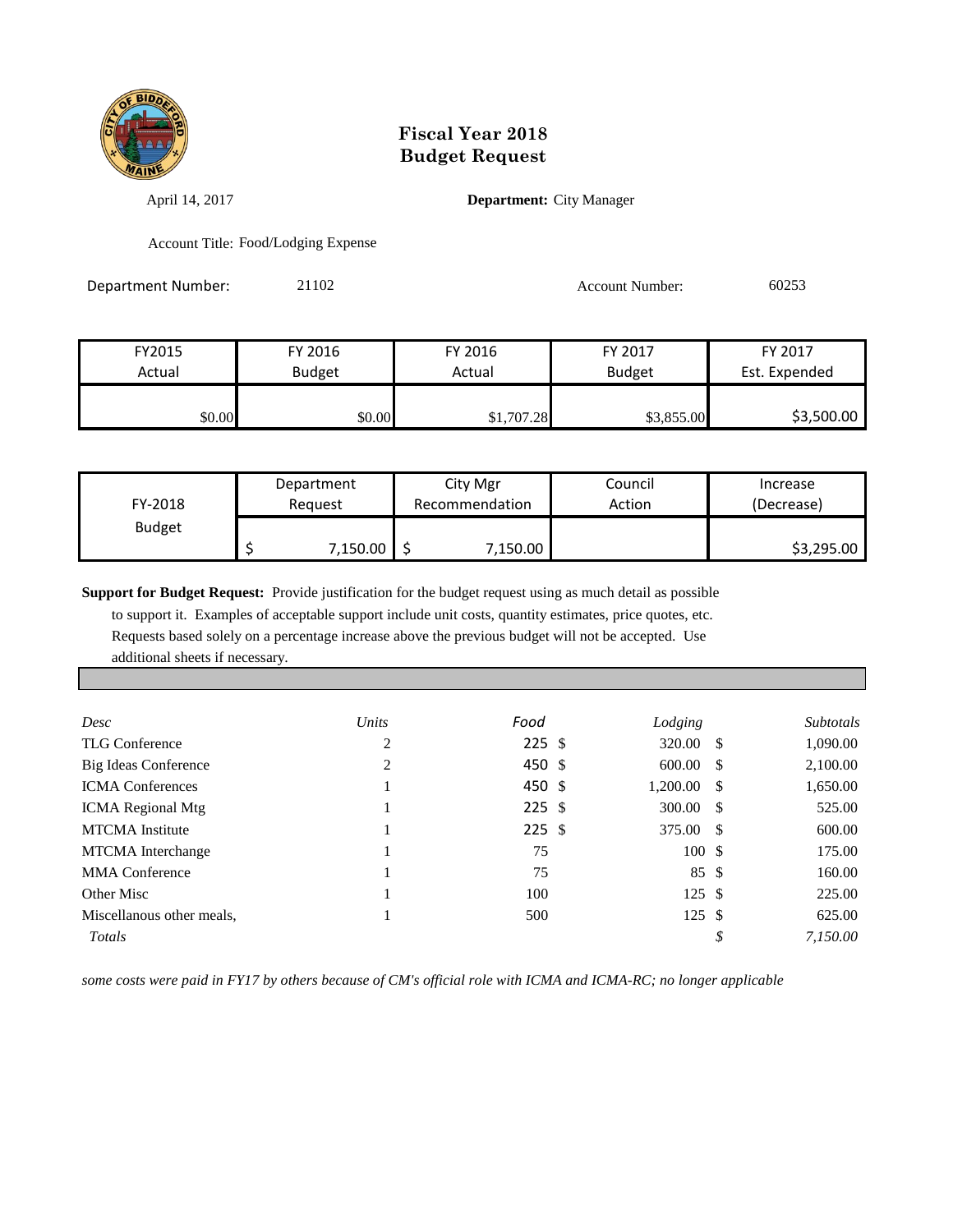

April 14, 2017 **Department:** City Manager

Account Title: Dues/Memberships Expense

Department Number: 21102 Account Number: 60256

| FY2015     | FY 2016       | FY 2016    | FY 2017       | FY 2017       |
|------------|---------------|------------|---------------|---------------|
| Actual     | <b>Budget</b> | Actual     | <b>Budget</b> | Est. Expended |
|            |               |            |               |               |
| \$1,439.24 | \$1,300.00    | \$1,266.66 | \$1,151.00    | \$2,295.00    |

| FY-2018       | Department | City Mgr       | Council | Increase   |
|---------------|------------|----------------|---------|------------|
|               | Reauest    | Recommendation | Action  | (Decrease) |
| <b>Budget</b> | \$1,180.00 | \$1,180.00     |         | S29.00     |

**Support for Budget Request:** Provide justification for the budget request using as much detail as possible to support it. Examples of acceptable support include unit costs, quantity estimates, price quotes, etc. Requests based solely on a percentage increase above the previous budget will not be accepted. Use additional sheets if necessary.

| <b>ICMA</b>  | \$985.00   |
|--------------|------------|
| <b>MTCMA</b> | \$195.00   |
| Subtotal     | \$1,180.00 |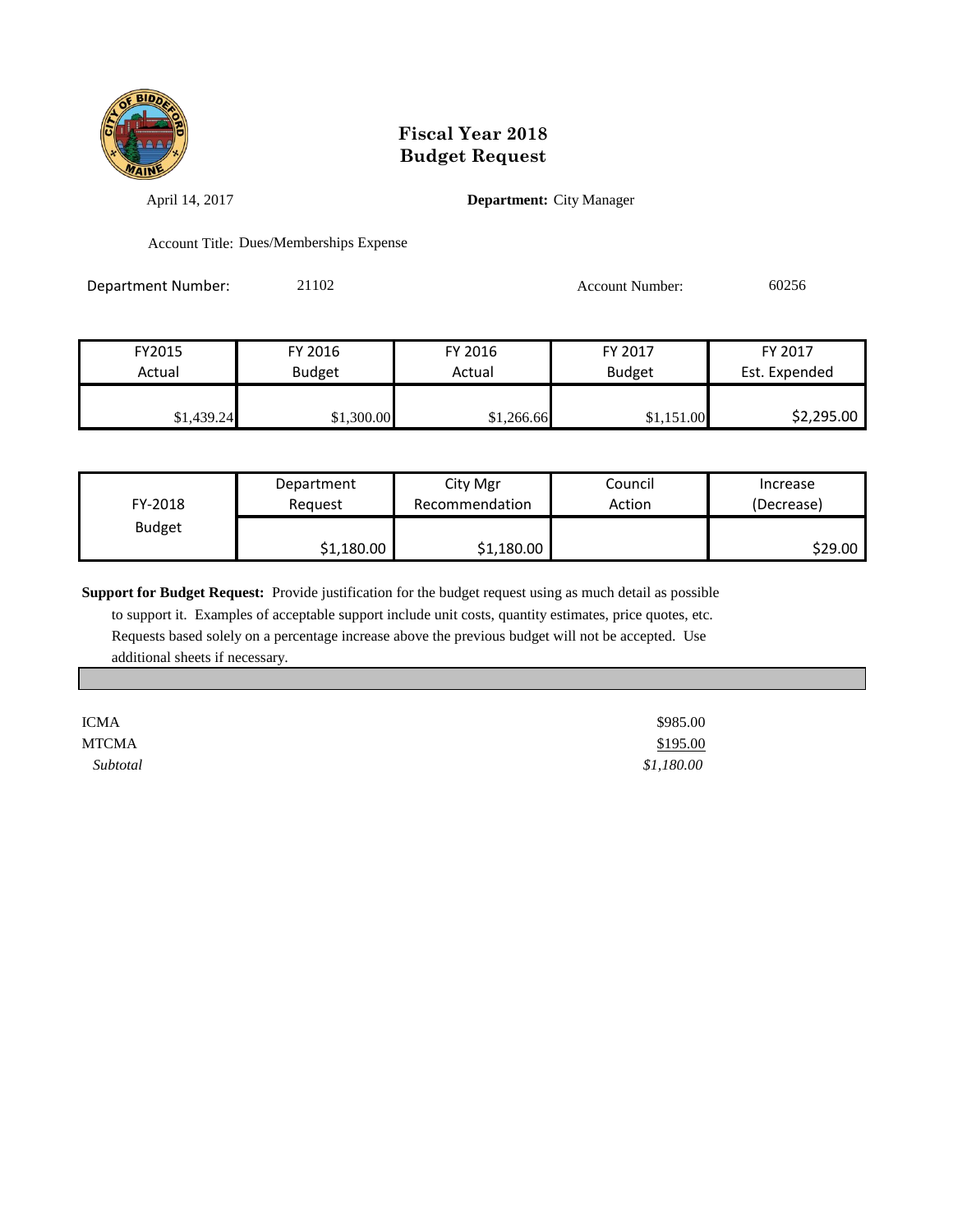

April 14, 2017 **Department:** City Manager

Account Title: Other Prof/Consult Srvs Exp

Department Number: 21102 Account Number: 60306

| FY2015 | FY 2016       | FY 2016     | FY 2017       | FY 2017       |
|--------|---------------|-------------|---------------|---------------|
| Actual | <b>Budget</b> | Actual      | <b>Budget</b> | Est. Expended |
|        |               |             |               |               |
| \$0.00 | \$0.00        | \$14,085.38 | \$0.00        | \$12,000.00   |

| FY-2018       | Department | City Mgr       | Council | Increase   |
|---------------|------------|----------------|---------|------------|
|               | Reauest    | Recommendation | Action  | (Decrease) |
| <b>Budget</b> | \$5,000.00 | \$5,000.00     |         | \$5,000.00 |

**Support for Budget Request:** Provide justification for the budget request using as much detail as possible

 to support it. Examples of acceptable support include unit costs, quantity estimates, price quotes, etc. Requests based solely on a percentage increase above the previous budget will not be accepted. Use additional sheets if necessary.

misc outside consultants and experters during the year

*undefined; available if needed because of special need and no in house talent available*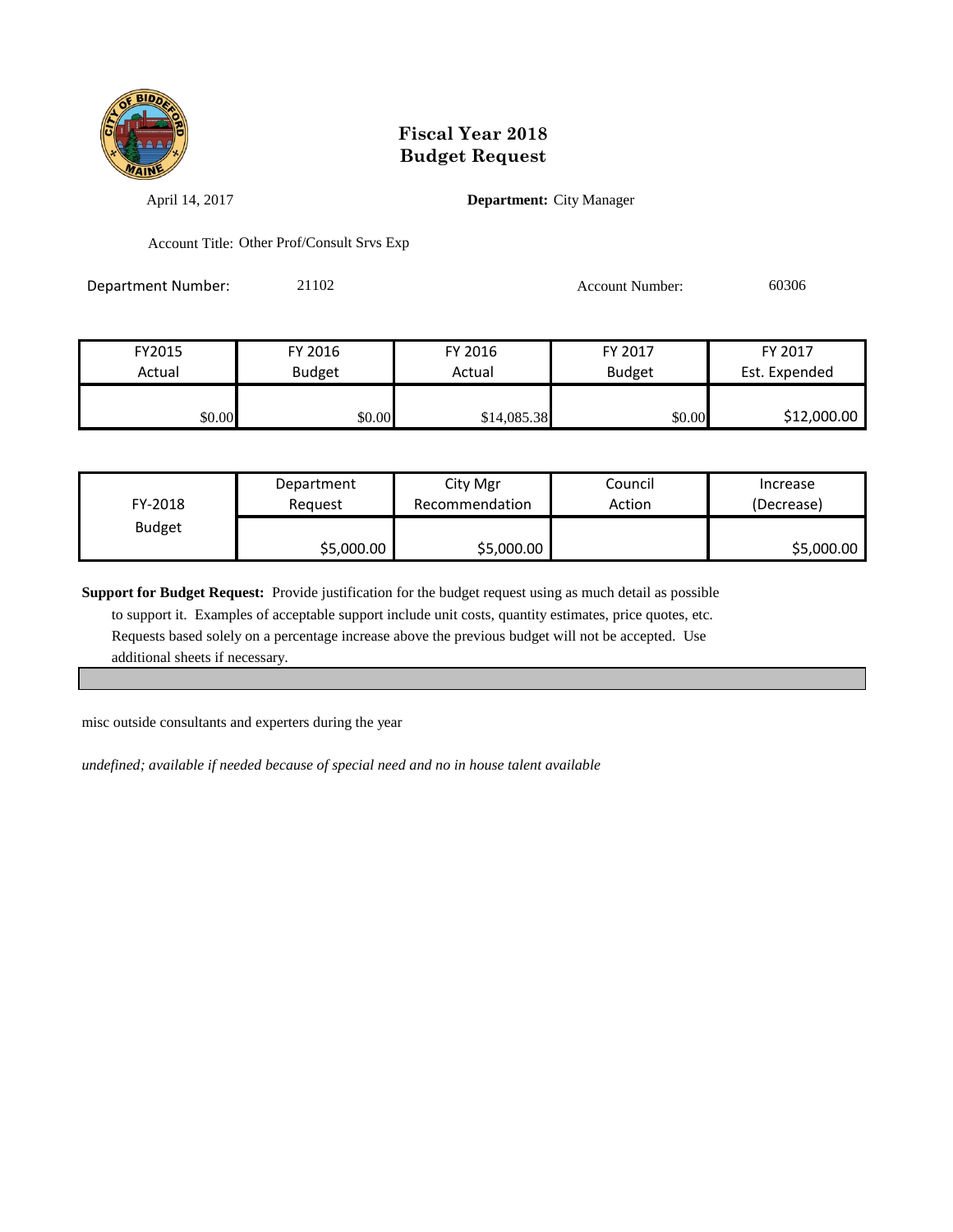

April 14, 2017 **Department:** City Manager

Account Title: Phone/Celular/Paging Exp

Department Number: 21102 2010 2010 Account Number: 60402

| FY2015 | FY 2016       | FY 2016    | FY 2017       | FY 2017       |
|--------|---------------|------------|---------------|---------------|
| Actual | <b>Budget</b> | Actual     | <b>Budget</b> | Est. Expended |
|        |               |            |               |               |
| \$0.00 | \$0.00        | \$3,850.00 | \$4,200.00    | \$4,201.95    |

| FY-2018       | Department | City Mgr       | Council | Increase   |
|---------------|------------|----------------|---------|------------|
|               | Reauest    | Recommendation | Action  | (Decrease) |
| <b>Budget</b> | \$4,200.00 | \$4,200.00     |         | SO.OO I    |

**Support for Budget Request:** Provide justification for the budget request using as much detail as possible

 to support it. Examples of acceptable support include unit costs, quantity estimates, price quotes, etc. Requests based solely on a percentage increase above the previous budget will not be accepted. Use additional sheets if necessary.

| Desc                                                        |             | Rate | Subtotal |
|-------------------------------------------------------------|-------------|------|----------|
| City Mgr phone and home internet (per Employment Agreement) | 350 monthly |      | 4.200.00 |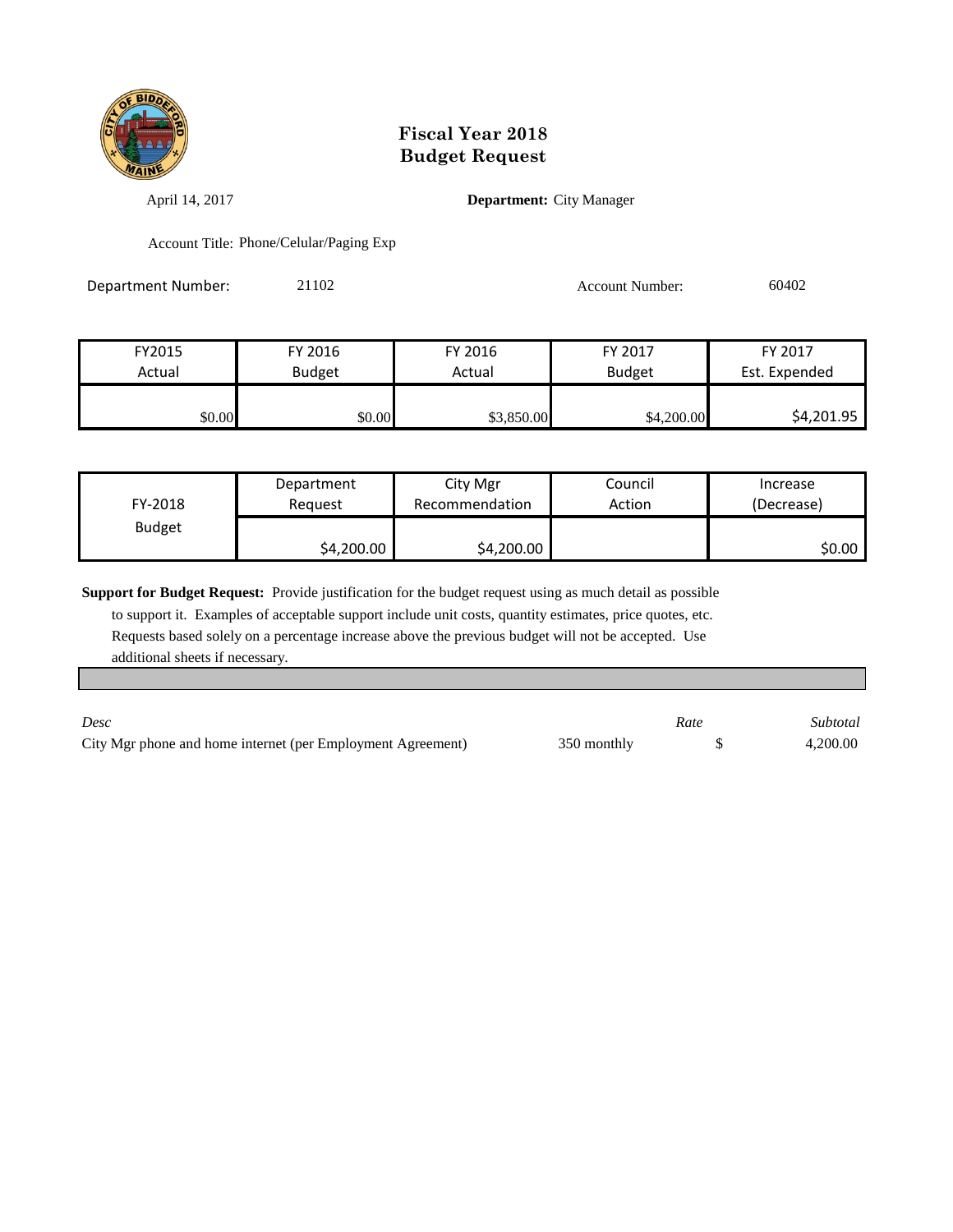

April 14, 2017 **Department:** City Manager

Account Title: Admin/Office Supp/Eqt Non-Cap

| Department Number: | 21102 | Account Number: | 60500 |
|--------------------|-------|-----------------|-------|
|                    |       |                 |       |

| FY2015     | FY 2016       | FY 2016                 | FY 2017    | FY 2017       |
|------------|---------------|-------------------------|------------|---------------|
| Actual     | <b>Budget</b> | <b>Budget</b><br>Actual |            | Est. Expended |
|            |               |                         |            |               |
| \$2,948.43 | \$3,000.00    | \$3,809.63              | \$3,000.00 | \$3,000.00    |

| FY-2018       | Department | City Mgr       | Council | Increase   |
|---------------|------------|----------------|---------|------------|
|               | Reguest    | Recommendation | Action  | (Decrease) |
| <b>Budget</b> | \$3,000.00 | \$3,000.00     |         | SO.OO      |

**Support for Budget Request:** Provide justification for the budget request using as much detail as possible

 to support it. Examples of acceptable support include unit costs, quantity estimates, price quotes, etc. Requests based solely on a percentage increase above the previous budget will not be accepted. Use additional sheets if necessary.

| Desc                             | Units         |              | Unit Price          |      | <i>Subtotals</i> |
|----------------------------------|---------------|--------------|---------------------|------|------------------|
| Coffee monthly orders            | 12S           |              | 70.00 \$            |      | 840.00           |
| Note pads as needed              | $12 \text{ }$ |              | $24.00\quad$ \$     |      | 288.00           |
| Folders as needed                |               | 8 \$         | 36.00 $\frac{1}{2}$ |      | 288.00           |
| Pens/pencils as needed           |               | $3 \sqrt{3}$ | $12.00 \quad$ \$    |      | 36.00            |
| Paper (box every month and half) |               | 8 \$         | $120.00 \quad$ \$   |      | 960.00           |
| Water monthly delivery           | 12S           |              | 40.00               | - \$ | 480.00           |
| Misc.                            |               | 1 \$         | 100.00              | - \$ | 100.00           |
|                                  |               |              |                     |      | 2.992.00         |